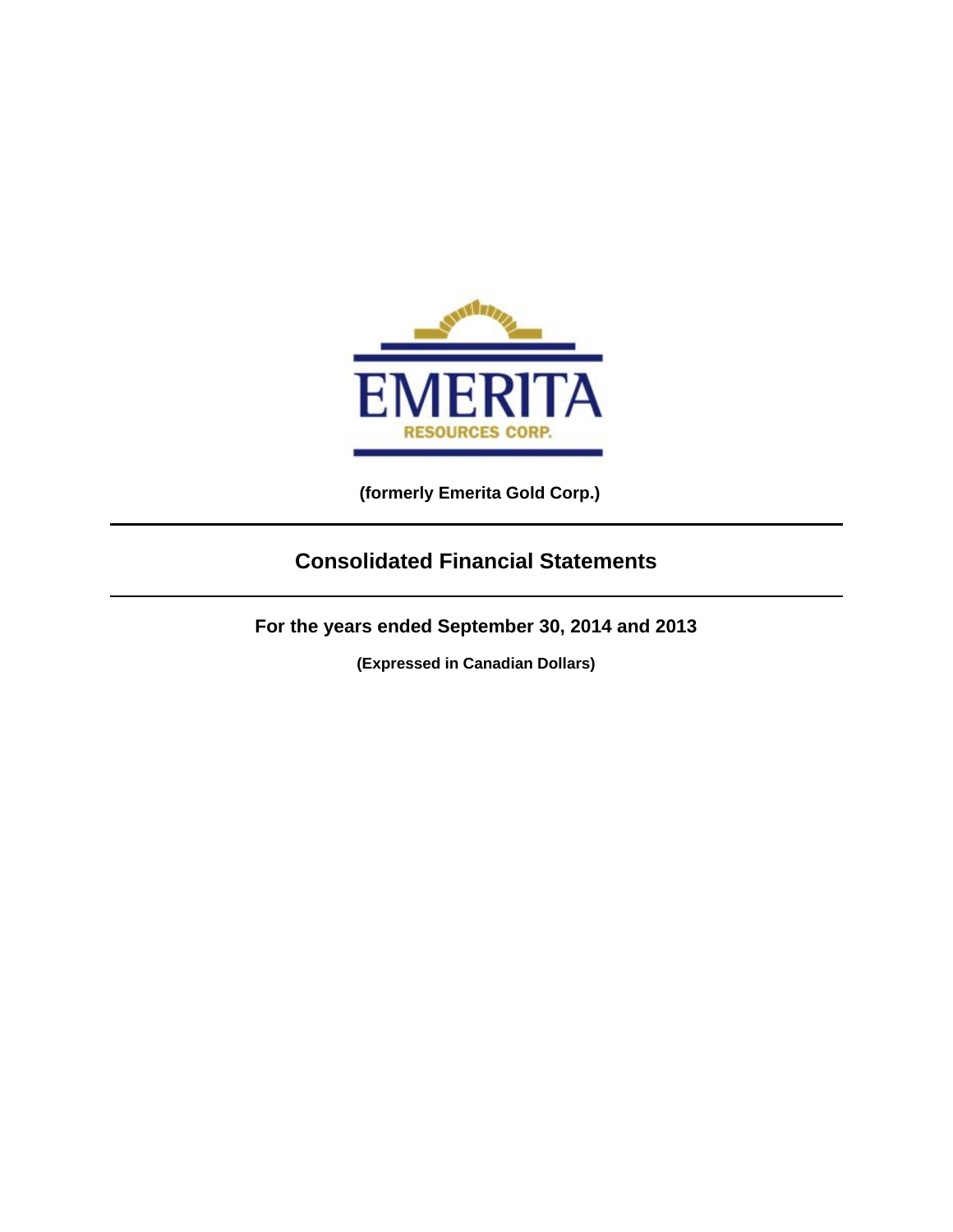**McGovern, Hurley, Cunningham, LLP** 

**Chartered Accountants** 

2005 Sheppard Avenue East, Suite 300 Toronto, Ontario M2J 5B4, Canada 416-496-1234 Phone Fax 416-496-0125 Web www.mhc-ca.com

#### INDEPENDE ENT AUDITOR R'S REPORT

To the Shareholders of Emerita Resources Corp.

We have audited the accompanying consolidated financial statements of Emerita Resources Corp. and its subsidiaries, which comprise the consolidated statements of financial position as at September 30, 2014 and 2013, and the consolidated statements of loss and comprehensive loss, consolidated statements of cash flows and consolidated statements of changes in shareholders' equity for the years then ended, and a summary of significant accounting policies and other explanatory in nformation.

#### Management's Responsibility for the Consolidated Financial Statements

Management is responsible for the preparation and fair presentation of these consolidated financial statements in accordance with International Financial Reporting Standards and for such internal control as management determines is necessary to enable the preparation of consolidated financial statements that are free from material misstatement, whether due to fraud or e error.

#### Auditor's Responsibility

Our responsibility is to express an opinion on these consolidated financial statements based on our audits. We conducted our audits in accordance with Canadian generally accepted auditing standards. Those standards require that we comply with ethical requirements and plan and perform the audit to obtain reasonable assurance about whether the consolidated financial statements are free from material misstatement.

An audit involves performing procedures to obtain audit evidence about the amounts and disclosures in the consolidated financial statements. The procedures selected depend on the auditor's judgment, including the assessment of the risks of material misstatement of the consolidated financial statements, whether due to fraud or error. In making those risk assessments, the auditor considers internal control relevant to the entity's preparation and fair presentation of the consolidated financial statements in order to design audit procedures that are appropriate in the circumstances, but not for the purpose of expressing an opinion on the effectiveness of the entity's internal control. An audit also includes evaluating the appropriateness of accounting policies used and the reasonableness of accounting estimates made by management, as well as evaluating the overall presentation of the consolidated financial statements.

We believe that the audit evidence we have obtained is sufficient and appropriate to provide a basis for our audit opinion.

#### O Opinion

In our opinion, the consolidated financial statements present fairly, in all material respects, the financial position of Emerita Resources Corp. and its subsidiaries as at September 30, 2014 and 2013, and their financial performance and cash flows for the years then ended in accordance with International Financial Reporting Standards.

#### **Emphasis of Matter**

Without qualifying our opinion, we draw attention to Note 1 in the consolidated financial statements which indicates that the Company had continuing losses during the year ended September 30, 2014 and a cumulative deficit as at September 30, 2014. These conditions along with other matters set forth in Note 1 indicate the existence of a material uncertainty that may cast significant doubt about the Company's ability to continue as a going concern.

McGOVERN, HURLEY, CUNNINGHAM, LLP

Melloum, Murley, Curming Lup

Chartered d Accountants Licensed Public Accountants

T TORONTO, Ca anada J January 27, 20 15

member of UHY Internatonal, a network of independent accounting and consulting firms

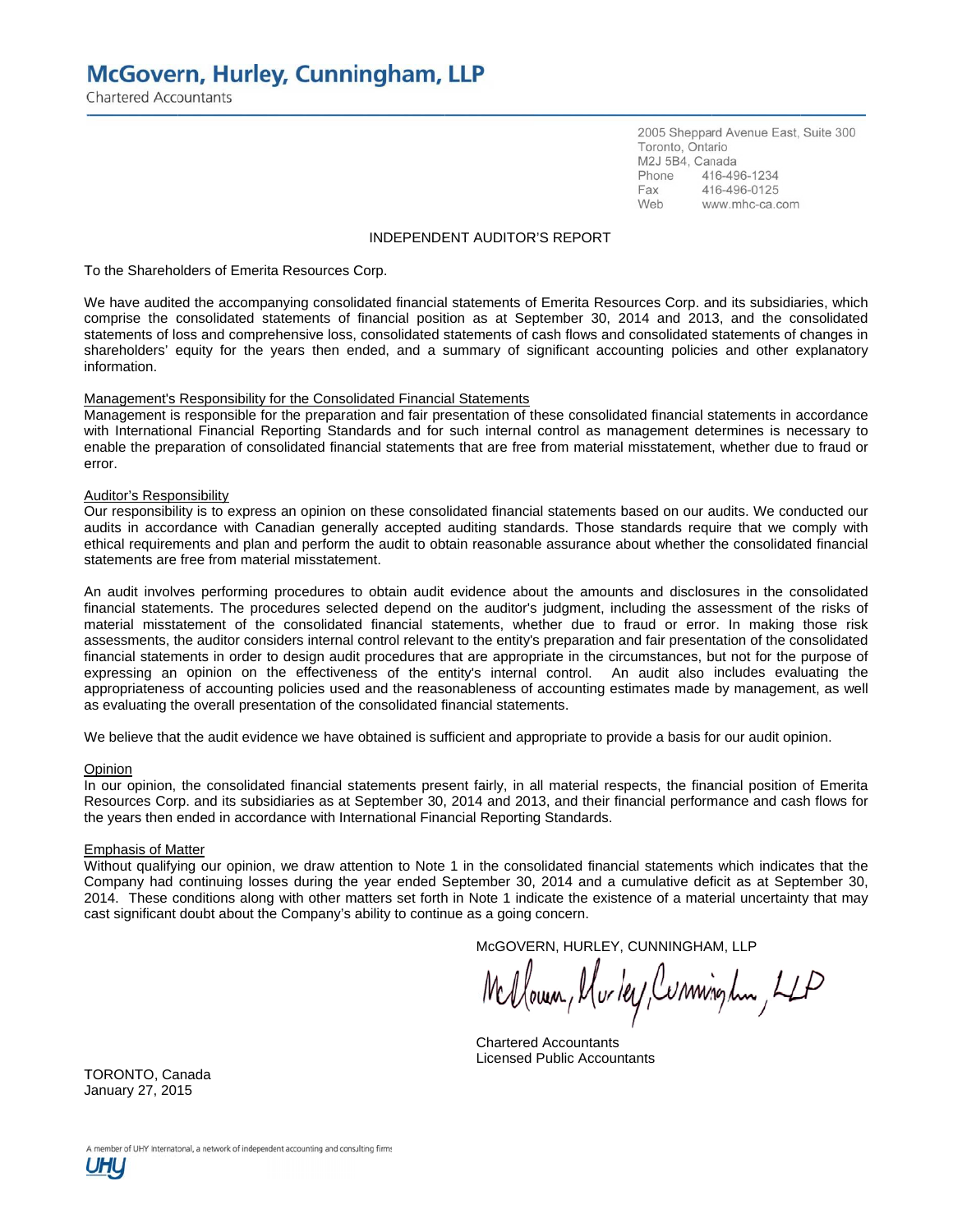**As at:** 

*Expressed in Canadian Dollars* 

|                                                                                              | Note           | September 30, 2014<br>\$ | September 30, 2013<br>\$ |
|----------------------------------------------------------------------------------------------|----------------|--------------------------|--------------------------|
| <b>ASSETS</b>                                                                                |                |                          |                          |
| Current                                                                                      |                |                          |                          |
| Cash and cash equivalents                                                                    |                | 1,024,697                | 1,712,915                |
| Amounts receivable                                                                           |                | 62,951                   | 85,661                   |
| Prepaid expenses and advances                                                                |                | 107,624                  | 10,158                   |
| Total current assets                                                                         |                | 1,195,272                | 1,808,734                |
| Long-term                                                                                    |                |                          |                          |
| Reclamation deposit                                                                          |                | 26,183                   | 23,119                   |
| Equipment                                                                                    | 4              | 38,337                   |                          |
| Exploration and evaluation properties                                                        | 5              | 978,907                  | 737,181                  |
| Total assets                                                                                 |                | 2,238,699                | 2,569,034                |
| <b>LIABILITIES</b><br><b>Current liabilities</b><br>Accounts payable and accrued liabilities | 10             |                          | 165,289                  |
|                                                                                              |                | 342,187                  |                          |
| <b>Total liabilities</b>                                                                     |                | 342,187                  | 165,289                  |
| SHARDHOLDERS' EQUITY                                                                         |                |                          |                          |
| Common shares                                                                                | 6              | 5,536,826                | 4,317,035                |
| Warrant reserve                                                                              | $\overline{7}$ | 16,000                   | 19,904                   |
| Option reserve                                                                               | $\overline{7}$ | 317,069                  | 314,069                  |
| <b>Deficit</b>                                                                               |                | (3,973,383)              | (2,247,263)              |
| Total shareholders' equity                                                                   |                | 1,896,512                | 2,403,745                |
| Total liabilities and shareholders' equity                                                   |                | 2,238,699                | 2,569,034                |
| Nature of operations and going concern                                                       | $\mathbf{1}$   |                          |                          |
| Commitments and contingencies                                                                | 13             |                          |                          |
| Approved on behalf of the Board:                                                             |                |                          |                          |

Signed: *"Catherine Stretch" ,* Director

Signed: *"David Gower" ,* Director

The accompanying notes are an integral part of these consolidated financial statements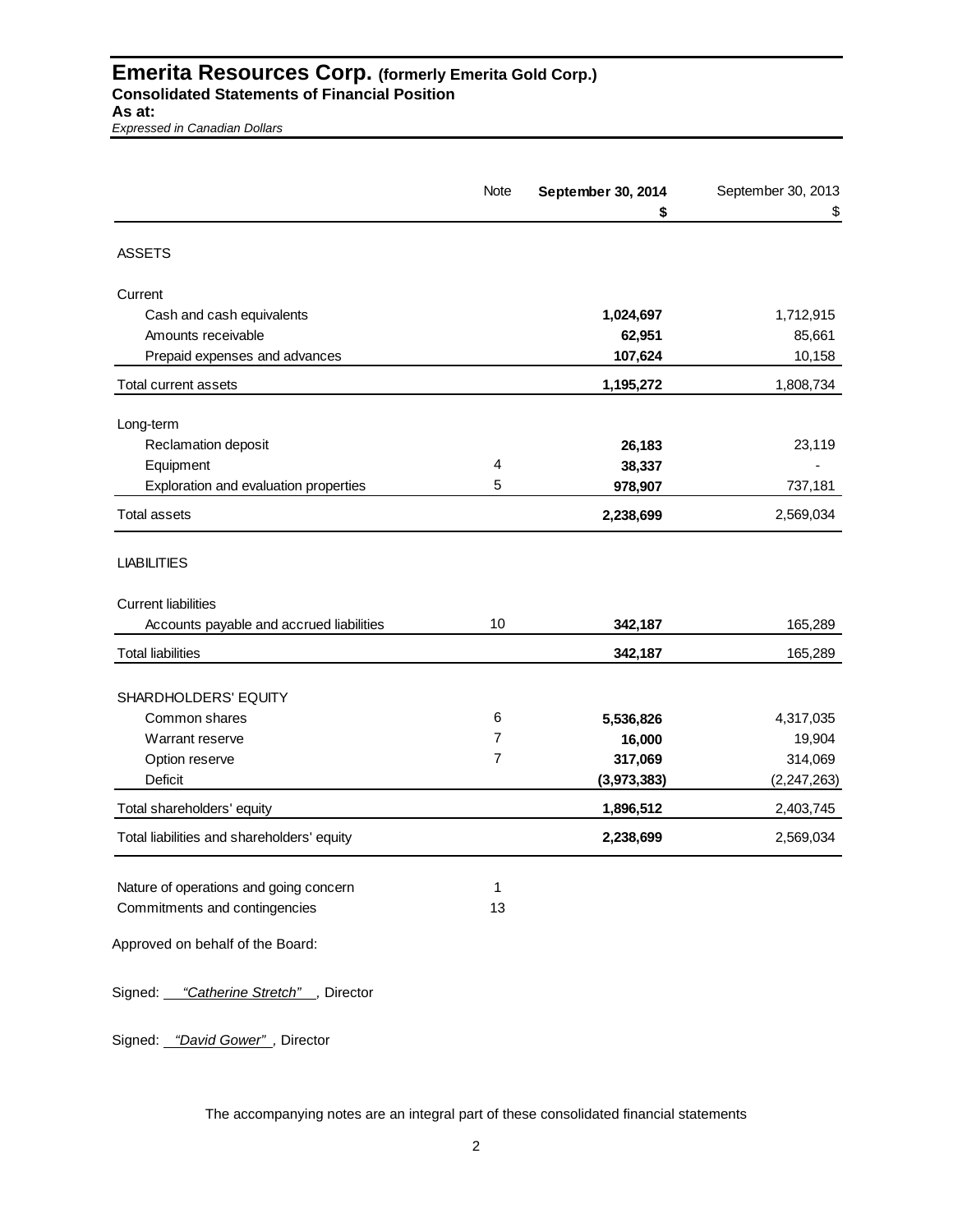*Expressed in Canadian Dollars*

|                                                       |             | <b>Years ended</b><br>September 30, |             |
|-------------------------------------------------------|-------------|-------------------------------------|-------------|
|                                                       | <b>Note</b> | 2014                                | 2013        |
|                                                       |             | \$                                  | \$          |
| <b>Expenses</b>                                       |             |                                     |             |
| Project evaluation expenses                           |             | 647,369                             | 173,867     |
| Consulting and management fees                        |             | 709,634                             | 551,511     |
| Professional fees                                     |             | 43,725                              | 69,558      |
| Shareholders communications and filing fees           |             | 123,004                             | 98,586      |
| Travel expenses                                       |             | 72,882                              | 45,752      |
| Office expenses                                       |             | 106,140                             | 51,504      |
| RTO listing and transaction expenses                  | 3           |                                     | 745,682     |
| Share-based payments                                  | 7           | 3,000                               | 314,069     |
| Loss for the year before other items                  |             | (1,705,754)                         | (2,050,529) |
| Other items                                           |             |                                     |             |
| Interest income                                       |             | 6,370                               | 22,294      |
| Foreign exchange loss                                 |             | (30, 640)                           | (4,824)     |
| Loss and comprehensive loss for the year              |             | (1,730,024)                         | (2,033,059) |
|                                                       |             |                                     |             |
| Basic and diluted loss per share                      |             | (0.05)                              | (0.07)      |
|                                                       |             |                                     |             |
| Weighted average number of                            |             |                                     |             |
| common shares outstanding<br><b>Basic and Diluted</b> |             |                                     |             |
|                                                       |             | 37,291,895                          | 29,377,547  |

The accompanying notes are an integral part of these consolidated financial statements.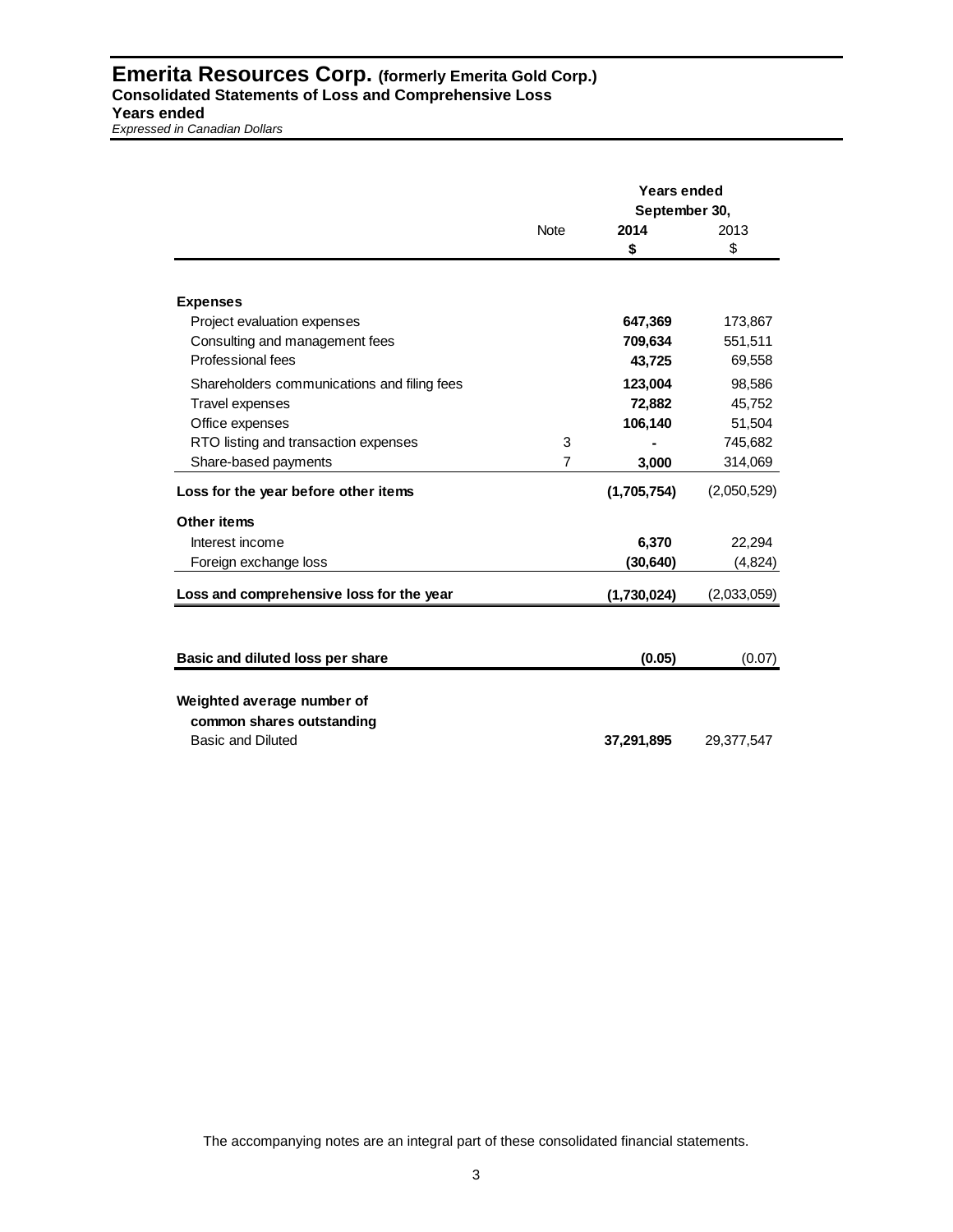|                                                                         |                | Years ended<br>September 30, |             |  |  |
|-------------------------------------------------------------------------|----------------|------------------------------|-------------|--|--|
|                                                                         | <b>Note</b>    | 2014                         | 2013        |  |  |
|                                                                         |                | \$                           | \$          |  |  |
| CASH (USED IN) PROVIDED BY:                                             |                |                              |             |  |  |
| <b>OPERATING ACTIVITIES:</b>                                            |                |                              |             |  |  |
| (Loss) for the year                                                     |                | (1,730,024)                  | (2,033,059) |  |  |
| Items not involving cash:                                               |                |                              |             |  |  |
| Share-based payments                                                    | $\overline{7}$ | 3,000                        | 314,069     |  |  |
| Amortization                                                            |                | 8,730                        |             |  |  |
| Excess of purchase price over fair value of assets acquired             |                |                              | 663,563     |  |  |
| Sponsor warrants issued                                                 |                |                              | 16,000      |  |  |
| Unrealized foreign exchange loss                                        |                | 32,897                       |             |  |  |
| Working capital adjustments:                                            |                |                              |             |  |  |
| Changes in amounts receivable                                           |                | 25,899                       | (24, 703)   |  |  |
| Changes in prepaid expenses and advances                                |                | (98, 118)                    | (4,687)     |  |  |
| Changes in accounts payable and accrued liabilities                     |                | 232,316                      | 29,813      |  |  |
| Net cash used in operating activities                                   |                | (1,525,300)                  | (1,039,004) |  |  |
| <b>INVESTING ACTIVITIES:</b>                                            |                |                              |             |  |  |
| Exploration and evaluation properties, net of change in working capital |                | (346, 854)                   | (544, 820)  |  |  |
| Equipment                                                               |                | (2,958)                      |             |  |  |
| Net cash used in investing activities                                   |                | (349, 812)                   | (544, 820)  |  |  |
| <b>FINANCING ACTIVITIES:</b>                                            |                |                              |             |  |  |
| Proceeds from private placement                                         |                | 1,227,575                    | 3,000,075   |  |  |
| Shares issued from exercise of options                                  |                |                              | 50,000      |  |  |
| Cost of issue                                                           |                | (7, 784)                     | (13, 372)   |  |  |
| Cash from RTO                                                           | 3              |                              | 237,473     |  |  |
| Net cash generated from financing activities                            |                | 1,219,791                    | 3,274,176   |  |  |
| Effect of exchange rate changes on cash                                 |                | (32, 897)                    |             |  |  |
| <b>CHANGE IN CASH, during the year</b>                                  |                | (688, 218)                   | 1,690,352   |  |  |
| CASH, beginning of year                                                 |                | 1,712,915                    | 22,563      |  |  |
| CASH, end of year                                                       |                | 1,024,697                    | 1,712,915   |  |  |
| <b>SUPPLEMENTAL INFORMATION</b>                                         |                |                              |             |  |  |
| Change in non-cash working capital for exploration                      |                |                              |             |  |  |
| and evaluation properties                                               |                | (61, 020)                    | 7,954       |  |  |
| Amortization included in exploration and evaluation properties          |                | 3,566                        |             |  |  |

The accompanying notes are an integral part of these consolidated financial statements.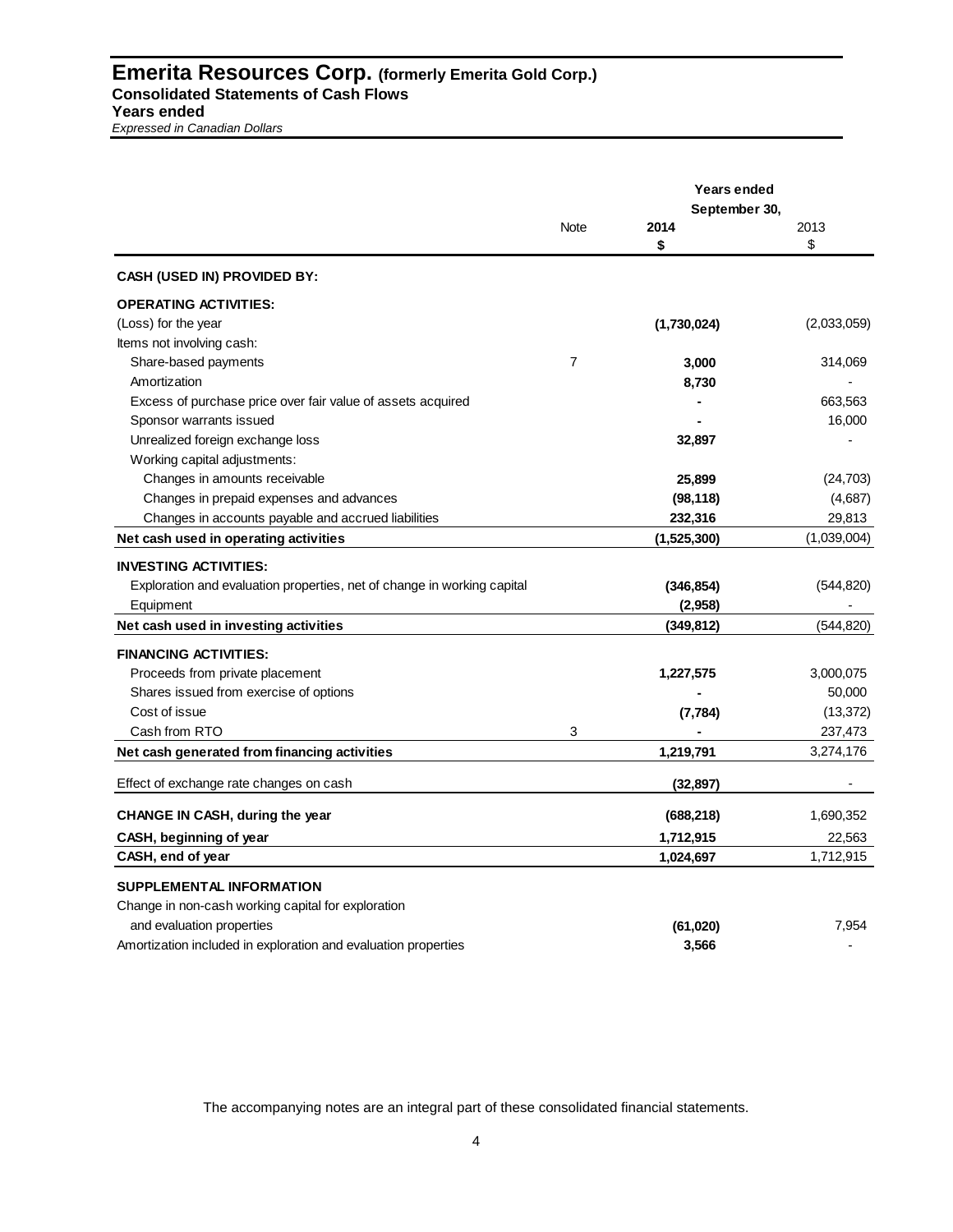## **Emerita Resources Corp. (formerly Emerita Gold Corp.)**

**Consolidated Statements of Changes in Shareholders' Equity** 

*Expressed in Canadian Dollars* 

|                                               | Number of<br>shares | Common<br><b>Shares</b> | Warrant<br>Reserve | Option<br>Reserve        | <b>Deficit</b> | Total<br>equity |
|-----------------------------------------------|---------------------|-------------------------|--------------------|--------------------------|----------------|-----------------|
|                                               | #                   | \$                      | \$                 | \$                       | \$             | \$              |
| Balance, September 30, 2012                   | 12,553,450          | 355,346                 |                    |                          | (214, 204)     | 141,142         |
| Common shares issued for cash:                |                     |                         |                    |                          |                |                 |
| Private placement, net of issue costs         | 17,647,500          | 2,982,799               | 3,904              |                          |                | 2,986,703       |
| Shares and options issued for RTO transaction | 5,111,129           | 868,890                 |                    | 60,000                   |                | 928,890         |
| Shares issued from excericse of options       | 500,000             | 50,000                  |                    |                          |                | 50,000          |
| Allocation of fair value on options exercised |                     | 60,000                  |                    | (60,000)                 |                |                 |
| Sponsor warrants                              |                     |                         | 16.000             | ٠                        |                | 16,000          |
| Share-based payments                          |                     |                         |                    | 314,069                  |                | 314,069         |
| Loss and comprehensive loss for the year      |                     |                         |                    | ÷,                       | (2,033,059)    | (2,033,059)     |
| Balance, September 30, 2013                   | 35,812,079          | 4,317,035               | 19,904             | 314,069                  | (2, 247, 263)  | 2,403,745       |
| Common shares issued, net of issue costs      | 12.275.750          | 1.219.791               |                    |                          |                | 1,219,791       |
| Warrants expired unexercised                  |                     | ٠                       | (3,904)            |                          | 3,904          |                 |
| Share-based payments                          |                     |                         |                    | 3,000                    |                | 3,000           |
| Loss and comprehensive loss for the year      |                     | ٠                       |                    | $\overline{\phantom{a}}$ | (1,730,024)    | (1,730,024)     |
| Balance, September 30, 2014                   | 48,087,829          | 5.536.826               | 16,000             | 317,069                  | (3,973,383)    | 1,896,512       |

The accompanying notes are an integral part of these consolidated financial statements.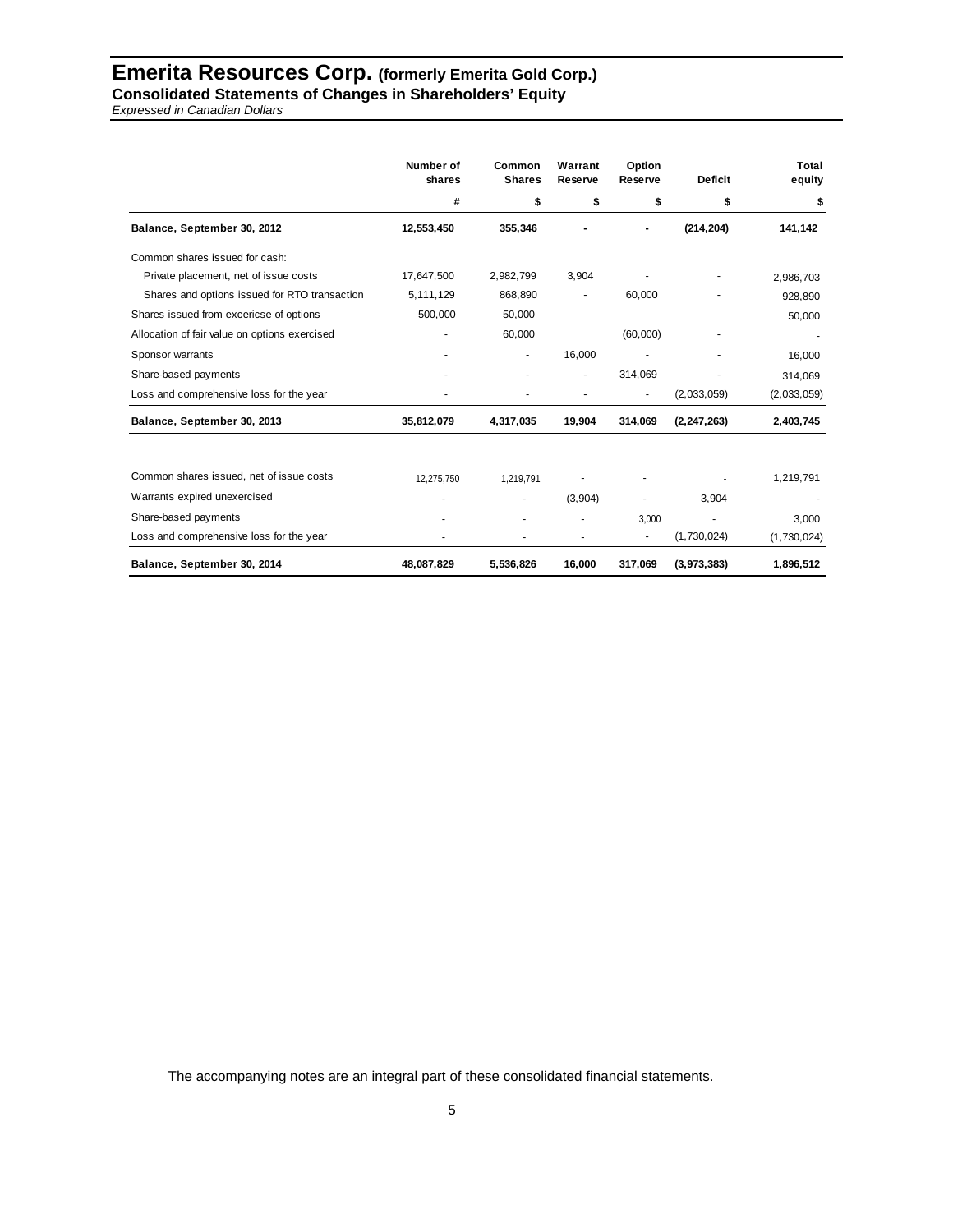## **1. NATURE OF OPERATION AND GOING CONCERN**

Emerita Resources Corp. (formerly Emerita Gold Corp.) (the "Company", or "Emerita") was incorporated on October 30, 2009 as 0865140 BC LTD. pursuant to the Business Corporations Act (*British Columbia*). On January 8, 2013, the Company completed its Qualifying Transaction and ceased to be a Capital Pool Company. The Company changed its name to Emerita Gold Corp. and commenced trading as a Tier 2 Mining Issuer on the TSX Venture Exchange on January 11, 2013 under the trading symbol "EMO". The Company changed its name further to Emerita Resources Corp. on January 13, 2014. The Company has two wholly owned subsidiaries, 7854811 Canada Inc. (inactive) and Emerita Resources Espana SL (formerly Lorica Gold, Sociedad Limitada) ("Emerita Espana"), a company incorporated on May 30, 2012 in Spain. The Company is currently engaged in the acquisition, exploration and development of mineral properties, with its primary focus on the Las Morras Property located in Spain. The head office and principal address of the Company is 65 Queen Street West, Suite 800, Toronto, Ontario, M5H 2M5.

The business of exploring for minerals involves a high degree of risk and there can be no assurance that the current exploration programs will result in profitable operations.

The Company is in the process of exploring its mineral properties and has not yet determined whether these properties contain mineral reserves that are economically recoverable. The recoverability of amounts shown for exploration and evaluation properties is dependent upon the establishment of a sufficient quantity of economically recoverable reserves, the ability of the Company to obtain necessary financing to complete the development and upon future profitable production or proceeds from the disposition of these assets.

Although the Company has taken steps to verify title to the properties on which it is conducting its exploration activities, these procedures do not guarantee the Company's title. Property title may be subject to government licensing requirements or regulations, unregistered prior agreements, unregistered claims and non-compliance with regulatory and environmental requirements. The Company's assets may also be subject to increases in taxes and royalties, renegotiation of contracts, currency exchange fluctuations and restrictions, and political uncertainty.

The Company has a need for equity financing for working capital and exploration and development of its properties. Because of continuing operating losses and a working capital deficit, the Company's continuance as a going concern is dependent upon its ability to obtain adequate financing and to reach profitable levels of operation. It is not possible to predict whether financing efforts will be successful or if the Company will attain profitable levels of operations. Material uncertainties as mentioned above cause significant doubt upon the Company's ability to continue as a going concern.

These consolidated financial statements have been prepared using accounting policies applicable to a going concern, which contemplates the realization of assets and settlement of liabilities in the normal course of operations. Accordingly, they do not give effect to adjustments that would be necessary should the Company be unable to continue as a going concern and therefore be required to realize its assets and liquidate its liabilities and commitments in other than the normal course of business and at amounts different from those in the accompanying financial statements. Such adjustments could be material. Due to continuing operating losses, the Company's ability to continue as a going concern is dependent on its ability to obtain additional sources of financing. There is no assurance that these funds will be available on terms acceptable to the Company or at all.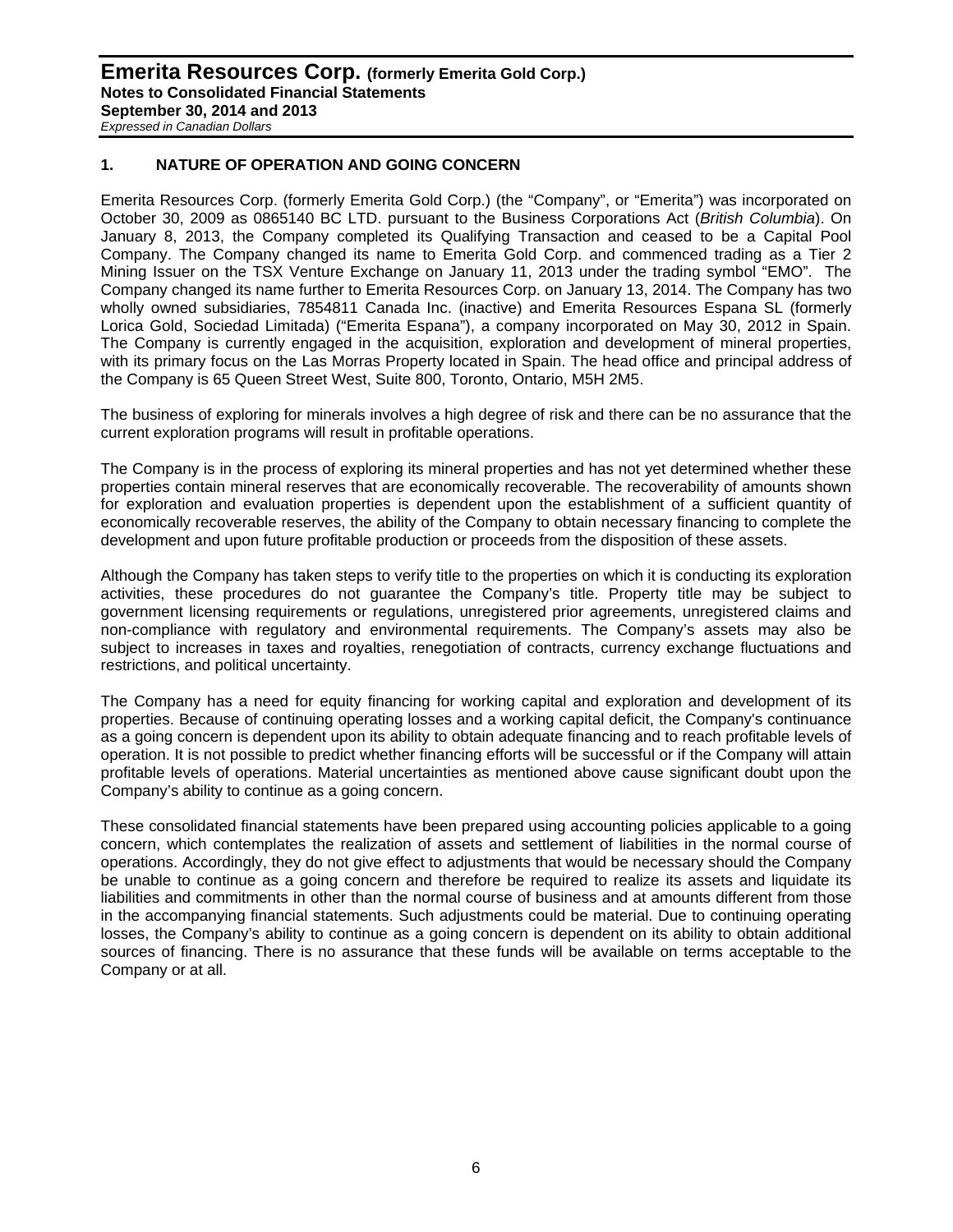## **2. SIGNIFICANT ACCOUNTING POLICIES**

#### *Statement of compliance*

These consolidated financial statements have been prepared in accordance with the International Financial Reporting Standards ("IFRS"), as issued by the International Accounting Standards Board ("IASB"), and include interpretations of the International Financial Reporting Interpretations Committee ("IFRIC"). The policies set out below were consistently applied to all the periods presented unless otherwise noted below.

#### *Basis of presentation*

These consolidated financial statements have been prepared using the accrual basis of accounting, except for cash flow information, and have been prepared using the historical cost basis. Furthermore, these consolidated financial statements are presented in Canadian dollars which is the functional currency of the Company and its subsidiaries. All values are rounded to the nearest dollar.

These consolidated financial statements include the accounts of the Company, 7854811 Canada Inc. and Emerita Espana. All material intercompany transactions and balances between subsidiaries have been eliminated on consolidation.

#### *Approval of the consolidated financial statements*

These consolidated financial statements of the Company for the year ended September 30, 2014 were reviewed, approved and authorized for issue by the Board of Directors of the Company on January 27, 2015.

#### *Critical judgements and estimation uncertainties*

The preparation of financial statements in conformity with IFRS requires the Company's management to make judgments, estimates and assumptions about future events that affect the amounts reported in the financial statements and related notes to the financial statements. Although these estimates are based on management's best knowledge of the amount, event or actions, actual results may differ from those estimates.

The areas which require management to make significant judgments, estimates and assumptions in determining carrying values include, but are not limited to:

#### *Assets' carrying values and impairment charges*

In the determination of carrying values and impairment charges, management looks at the higher of recoverable amount or fair value less costs to sell in the case of assets and at objective evidence, significant or prolonged decline of fair value on financial assets indicating impairment. These determinations and their individual assumptions require that management make a decision based on the best available information at each reporting period.

#### *Capitalization of exploration and evaluation costs*

Management has determined that exploration and evaluation costs incurred during the years have future economic benefits and are economically recoverable. In making this judgement, management has assessed various sources of information including, but not limited to, the geologic and metallurgic information, operating management expertise and existing permits. See Note 5 for details of capitalized exploration and evaluation costs.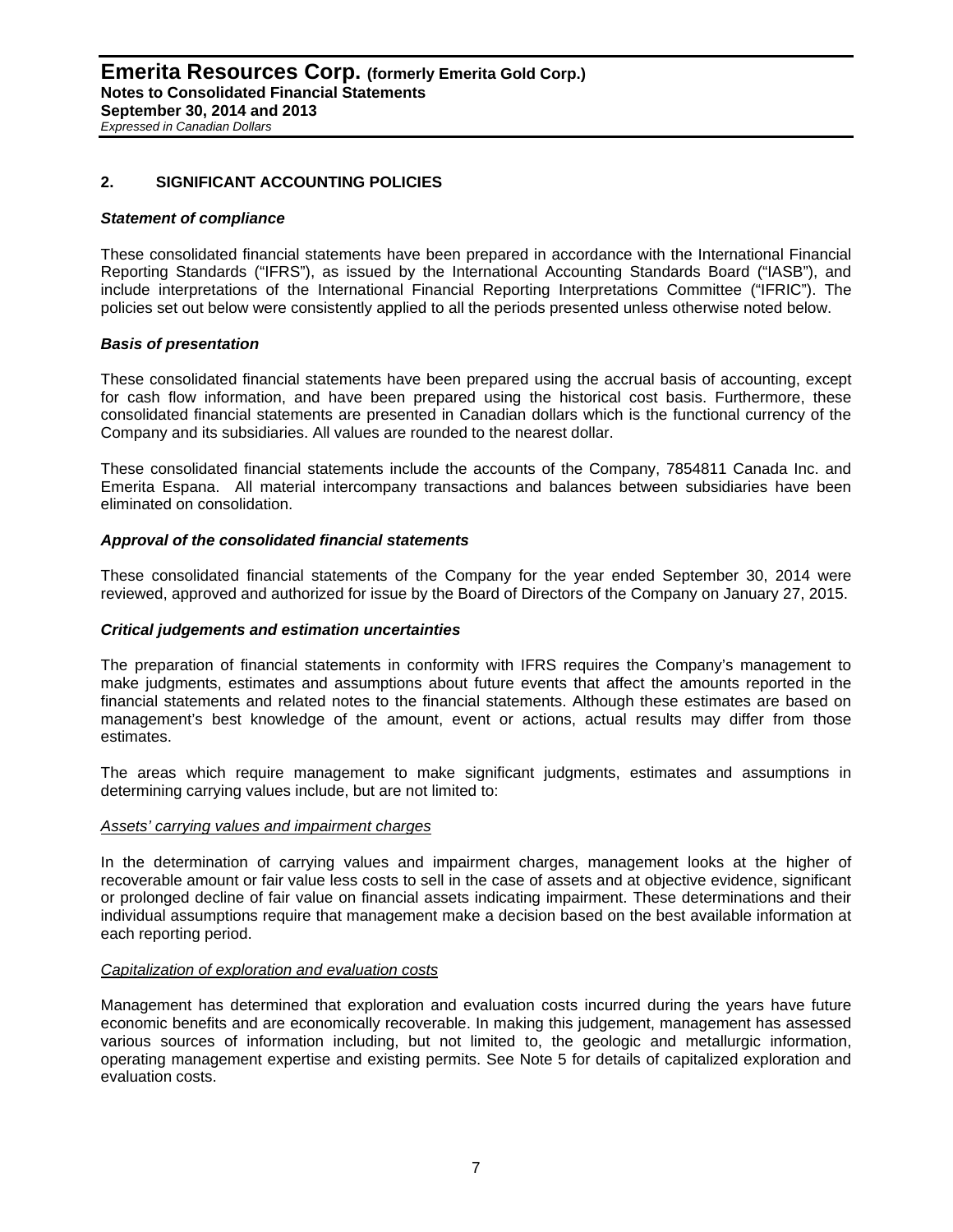#### *Critical judgements and estimation uncertainties (continued)*

#### *Impairment of exploration and evaluation properties*

While assessing whether any indications of impairment exist for exploration and evaluation properties, consideration is given to both external and internal sources of information. Information the Company considers include changes in the market, economic and legal environment in which the Company operates that are not within its control and affect the recoverable amount of exploration and evaluation properties. Internal sources of information include the manner in which exploration and evaluation properties are being used or are expected to be used and indications of expected economic performance of the properties. Estimates include but are not limited to estimates of the discounted future cash flows expected to be derived from the Company's properties, costs to sell the properties and the appropriate discount rate. Reductions in metal price forecasts, increases in estimated future costs of production, increases in estimated future capital costs, reductions in the amount of recoverable mineral reserves and mineral resources and/or adverse current economics can result in a write-down of the carrying amounts of the Company's exploration and evaluation properties.

#### *Income taxes*

In assessing the probability of realizing income tax assets and valuing income tax liabilities, management makes estimates related to expectations of future taxable income, applicable tax planning opportunities, expected timing of reversals of existing temporary differences and the likelihood that tax positions taken will be sustained upon examination by applicable tax authorities. In making its assessments, management gives additional weight to positive and negative evidence that can be objectively verified. Estimates of future taxable income are based on forecasted cash flows from operations and the application of existing tax laws in each jurisdiction. The Company considers relevant tax planning opportunities that are within the Company's control, are feasible and are within management's ability to implement. Examination by applicable tax authorities is supported based on individual facts and circumstances of the relevant tax position examined in light of all available evidence. Where applicable tax laws and regulations are either unclear or subject to ongoing varying interpretations, it is reasonably possible that changes in these estimates can occur that materially affect the amounts of income tax assets recognized. Also, future changes in tax laws could limit the Company from realizing the tax benefits from the deferred tax assets. The Company reassesses unrecognized income tax assets at each reporting period.

#### Equipment

Equipment is stated at cost, less accumulated amortization and accumulated impairment losses. Cost comprises the fair value of consideration given to acquire or construct an asset and includes the direct charges associated with bringing the asset to the location and condition necessary for putting it into use.

When parts of an item of equipment have different useful lives, they are accounted for as separate items (major components) of equipment.

Equipment is recorded at cost. Amortization is provided on a straight-line basis over the estimated useful lives of the equipment using the following number of years:

| Office equipment  | $5 - 10$ years |
|-------------------|----------------|
| Office furniture  | $5 - 10$ years |
| Vehicle           | 5 years        |
| Computer software | $3 - 5$ years  |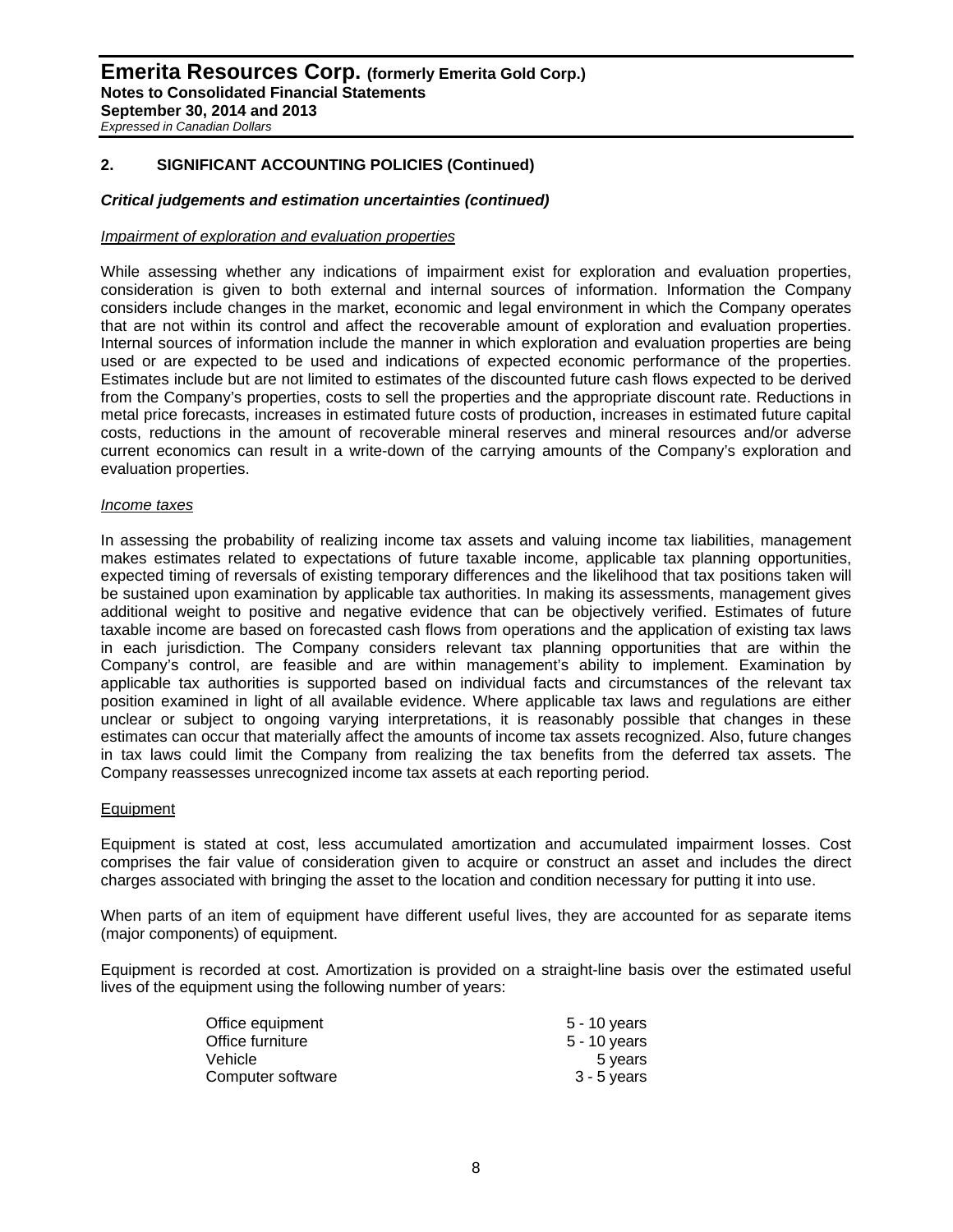#### *Share-based payments*

Management determines costs for share-based payments using market-based valuation techniques. The fair value of the market-based share awards are determined at the date of grant using generally accepted valuation techniques. Assumptions are made and judgment used in applying valuation techniques. These assumptions and judgments include estimating the future volatility of the stock price, expected dividend yield, future employee turnover rates and future employee stock option exercise behaviors and corporate performance. Such judgments and assumptions are inherently uncertain. Changes in these assumptions affect the fair value estimates.

#### *Contingencies*

Refer to Note 13.

#### *Principles of consolidation*

These consolidated financial statements comprise the financial statements of the Company and its subsidiaries. Subsidiaries consist of entities over which the Company is exposed to, or has rights to, variable returns as well as the ability to affect those returns through the power to direct the relevant activities of the entity. Generally, the Company has a shareholding of more than one half of the voting rights in its subsidiaries. The effects of potential voting rights that are currently exercisable are considered when assessing whether control exists. Subsidiaries are fully consolidated from the date control is transferred to the Company, and are de-consolidated from the date control ceases. The financial statements include all the assets, liabilities, revenues, expenses and cash flows of the Company and its subsidiaries after eliminating inter-entity balances and transactions.

#### *Financial instruments*

#### *Financial assets*

The Company classifies its financial assets into one of the following categories, depending on the purpose for which the asset was acquired. The Company's accounting policy for each category is as follows:

*Fair value through profit or loss -* This category comprises derivatives, or assets acquired or incurred principally for the purpose of selling or repurchasing in the near term. They are carried in the statement of financial position at fair value with changes in fair value recognized in loss.

*Loans and receivables -* These assets are non-derivative financial assets with fixed or determinable payments that are not quoted in an active market. They are carried at amortized cost less any provision for impairment. Individually significant receivables are considered for impairment when they are past due or when other objective evidence is received that a specific counterparty will default. Any changes to the carrying amount of the asset, including impairment losses, are recognized in loss.

*Held-to-maturity investments* - These assets are non-derivative financial assets with fixed or determinable payments and fixed maturities that the Company's management has the positive intention and ability to hold to maturity. These assets are measured at amortized cost using the effective interest method. If there is objective evidence that the investment is impaired, determined by reference to external credit ratings and other relevant indicators, the financial asset is measured at the present value of estimated future cash flows. Any changes to the carrying amount of the investment, including impairment losses, are recognized in loss.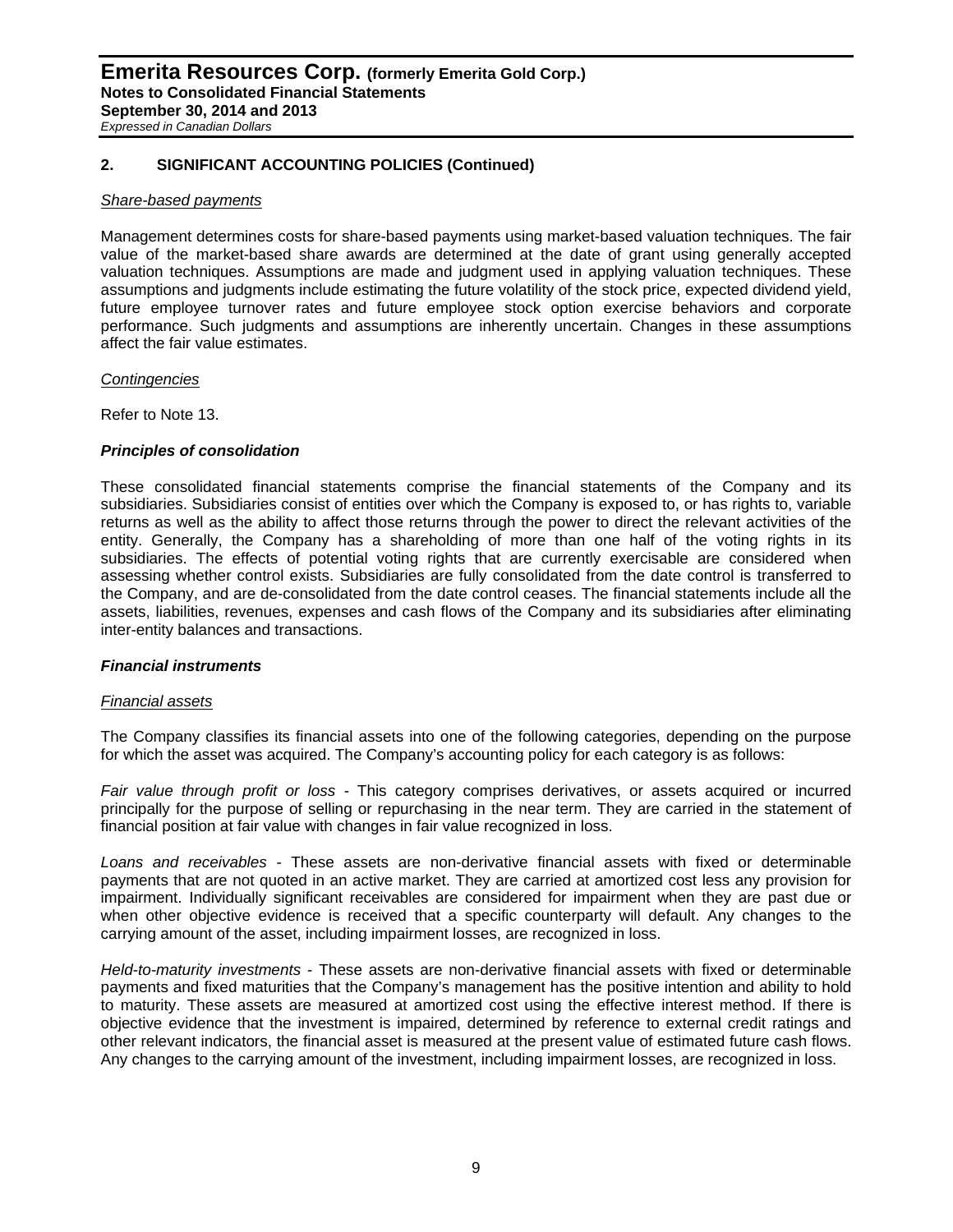## *Financial instruments* **(Continued)**

#### *Financial assets (Continued)*

*Available-for-sale* - Non-derivative financial assets not included in the above categories are classified as available-for-sale. They are carried at fair value with changes in fair value recognized in other comprehensive income/loss. Where a decline in the fair value of an available-for-sale financial asset constitutes objective evidence of impairment, the amount of the loss is removed from accumulated other comprehensive loss and recognized in loss.

The Company assesses at each reporting date whether there is any objective evidence that a financial asset or a group of financial assets is impaired. A financial asset or a group of financial assets is deemed to be impaired if, and only if, there is objective evidence of impairment as a result of one or more events that have occurred after the initial recognition of the asset (an incurred "loss event") and that loss event has an impact on the estimated future cash flows of the financial asset or the group of financial assets that can be reliably estimated. Evidence of impairment may include indications that the debtors or a group of debtors is experiencing significant financial difficulty, default or delinquency in interest or principal payments, the probability that they will enter bankruptcy or other financial reorganization and where observable data indicate that there is a measurable decrease in the estimated future cash flows, such as changes in arrears or economic conditions that correlate with defaults.

The Company's financial assets are comprised of cash which is classified as loans and receivables.

#### *Financial liabilities*

All financial liabilities are recognized initially at fair value and in the case of loans and borrowings, plus directly attributable transaction costs. The Company classifies its financial liabilities into one of two categories, depending on the purpose for which the asset was acquired. The Company's accounting policy for each category is as follows:

*Fair value through profit or loss* - This category comprises derivatives, or liabilities acquired or incurred principally for the purpose of selling or repurchasing in the near term. They are carried in the statement of financial position at fair value with changes in fair value recognized in loss.

*Other financial liabilities* - After initial recognition, loans and borrowings are subsequently measured at amortized cost using the effective interest rate method. Gains and losses are recognized in loss when the liabilities are derecognized, as well as through the effective interest rate amortization process. Amortized cost is calculated by taking into account any discount or premium on acquisition and fees or costs that are an integral part of the effective interest rate method. The amortization of the effective interest is included in other items in loss.

The Company's financial liabilities are comprised of accounts payable and accrued liabilities and are classified as other financial liabilities.

#### *Derecognition*

A financial liability is derecognized when the obligation under the liability is discharged or cancelled or expires. When an existing financial liability is replaced by another from the same lender on substantially different terms, or the terms of an existing liability are substantially modified, such an exchange or modification is treated as a derecognition of the original liability and the recognition of a new liability, and the difference in the respective carrying amounts is recognized in loss.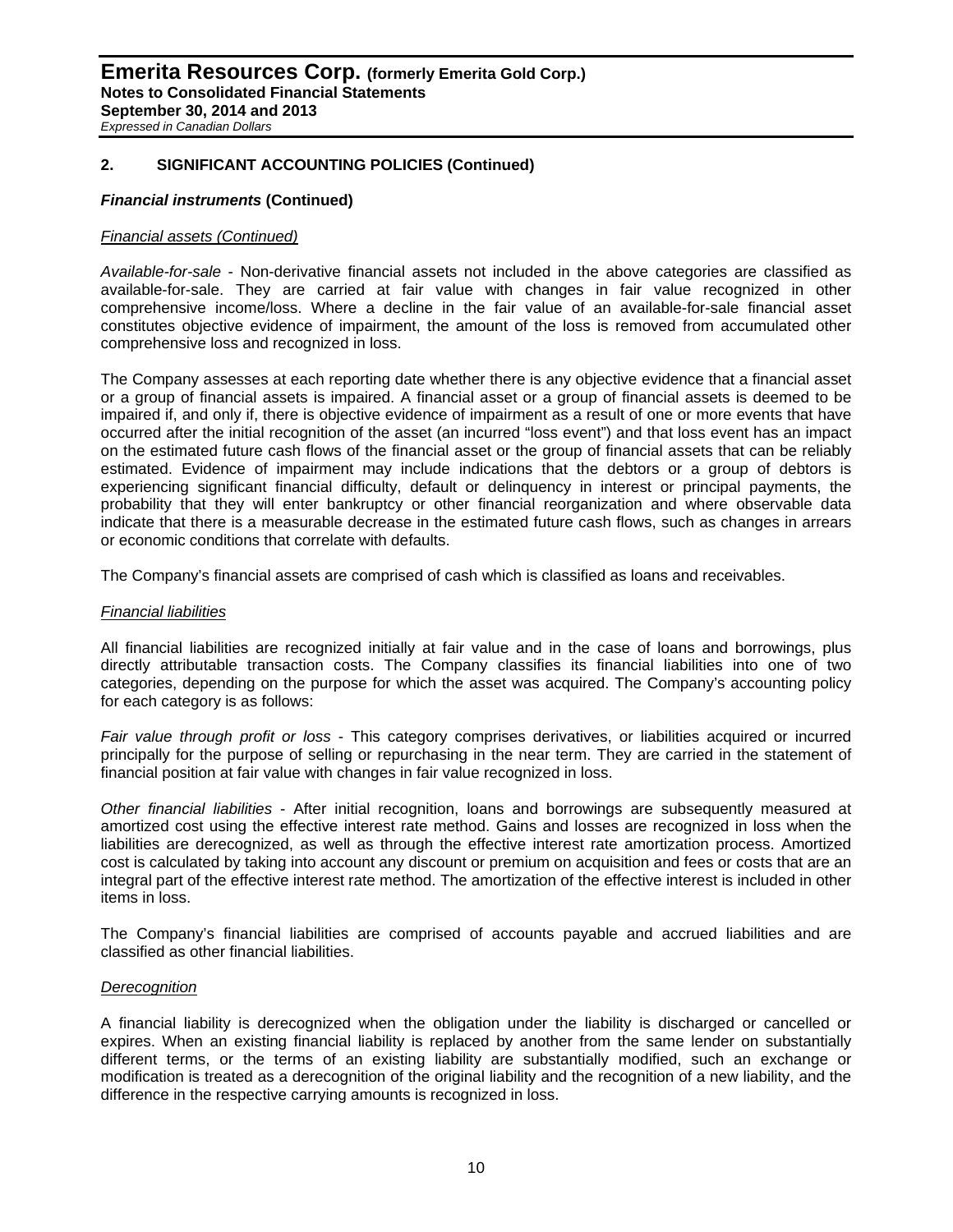#### *Fair value of financial instruments*

The fair value of financial instruments that are traded in active markets at each reporting date is determined by reference to quoted market prices or dealer price quotations. For financial instruments not traded in an active market, the fair value is determined using appropriate valuation techniques. Such techniques may include using recent arm's length market transactions; reference to the current fair value of another instrument that is substantially the same; discounted cash flow analysis or other valuation models.

#### *Exploration and evaluation properties*

Expenditures on exploration and evaluation activities, including costs incurred to acquire and secure exploration property licenses, are capitalized to exploration and evaluation properties.

Project evaluation expenses included in net loss relate to the initial search for deposits with economic potential and to detailed assessments of deposits or other projects that have been identified as having economic potential.

Management reviews the carrying value of capitalized exploration and evaluation costs at least annually. The review is based on the Company's intentions for development of the undeveloped property. Subsequent recovery of the resulting carrying value depends on successful development or sale of the undeveloped project. If a project does not prove viable, all irrecoverable costs associated with the project net of any impairment provisions are written off to loss.

The recoverability of amounts shown for exploration and evaluation properties is dependent upon the discovery of economically recoverable reserves, the ability of the Company to obtain financing to complete development of the properties, and on future production or proceeds of disposition.

Costs recovered in excess of the carrying amount are recognized in loss.

#### *Development assets*

When economically viable reserves have been determined and the decision to proceed with development has been approved, the expenditures related to development and construction are capitalized as construction-in-progress and classified as a component of property, plant and equipment. Costs associated with the commissioning of new assets incurred in the period before they are operating in the way intended by management, are capitalized. Development expenditure is net of the proceeds of the sale of metals from ore extracted during the development phase. Interest on borrowings related to the construction and development of assets are capitalized until substantially all the activities required to make the asset ready for its intended use are complete.

#### *Issued capital*

Common shares are classified as equity. Transaction costs directly attributable to the issue of common shares and share options are recognized as a deduction from equity, net of any tax effects.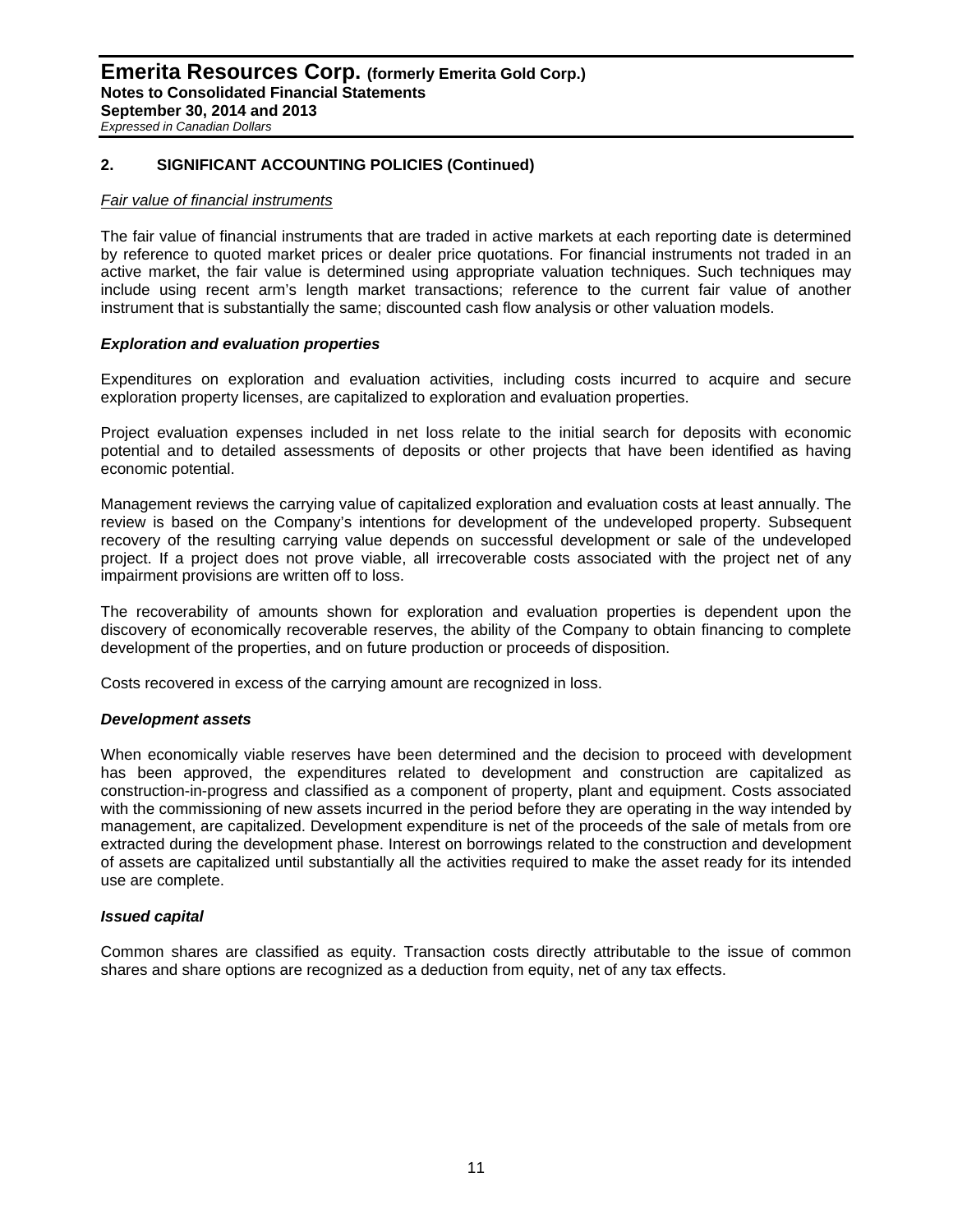#### *Foreign currencies*

The presentation and functional currency of the Company and its subsidiaries is the Canadian dollar.

Transactions in currencies other than the functional currency are recorded at the rates of exchange prevailing on the dates of the transactions. At each reporting date, monetary assets and liabilities that are denominated in foreign currencies are translated at the rates prevailing at the date of the statement of financial position. Exchange differences are recognized in operations in the period in which they arise.

#### *Income taxes*

Any income tax on profit or loss for the period presented comprises current and deferred tax. Income tax is recognized in profit or loss except to the extent that it relates to items recognized directly in equity or other comprehensive income/loss, in which case the income tax is recognized in equity or other comprehensive income/loss.

Current tax is the expected tax payable on the taxable income for the year, using tax rates enacted, or substantively enacted, at the end of the reporting period, and any adjustment to tax payable in respect of previous years. Current tax assets and current tax liabilities are only offset if a legally enforceable right exists to set off the amounts, and the Company intends to settle on a net basis, or to realize the asset and settle the liability simultaneously. Deferred tax is provided for temporary differences between the carrying amounts of assets and liabilities for financial reporting purposes and the amounts used for taxation purposes. Temporary differences are not provided for the initial recognition of assets or liabilities that affect neither accounting nor taxable profit. The amount of deferred tax provided is based on the expected manner of realization or settlement of the carrying amount of assets and liabilities, on a non-discounted basis using tax rates at the end of the reporting period applicable to the period of expected realization. A deferred tax asset is recognized only to the extent that it is probable that future taxable profits will be available against which the asset can be utilized.

#### *Share-based payments*

Equity-settled share-based payments to employees and others providing similar services are measured at the fair value of the equity instruments at the grant date. Details regarding the determination of the fair value of equity settled share-based transactions are set out in the equity reserves note.

The fair value determined at the grant date of the equity-settled share-based payments is expensed on a graded vesting basis over the period during which the employee becomes unconditionally entitled to equity instruments, based on the Company's estimate of equity instruments that will eventually vest. At the end of each reporting period, the Company revises its estimate of the number of equity instruments expected to vest. The impact of the revision of the original estimates, if any, is recognized in profit or loss such that the cumulative expense reflects the revised estimate, with a corresponding adjustment to the equity reserve.

Equity-settled share-based payment transactions with parties other than employees are measured at the fair value of the goods or services received, except where that fair value cannot be estimated reliably, in which case they are measured at the fair value of the equity instruments granted, measured at the date the entity obtains the goods or the counterparty renders the service.

For those options and warrants that expire after vesting, the recorded value is transferred to deficit.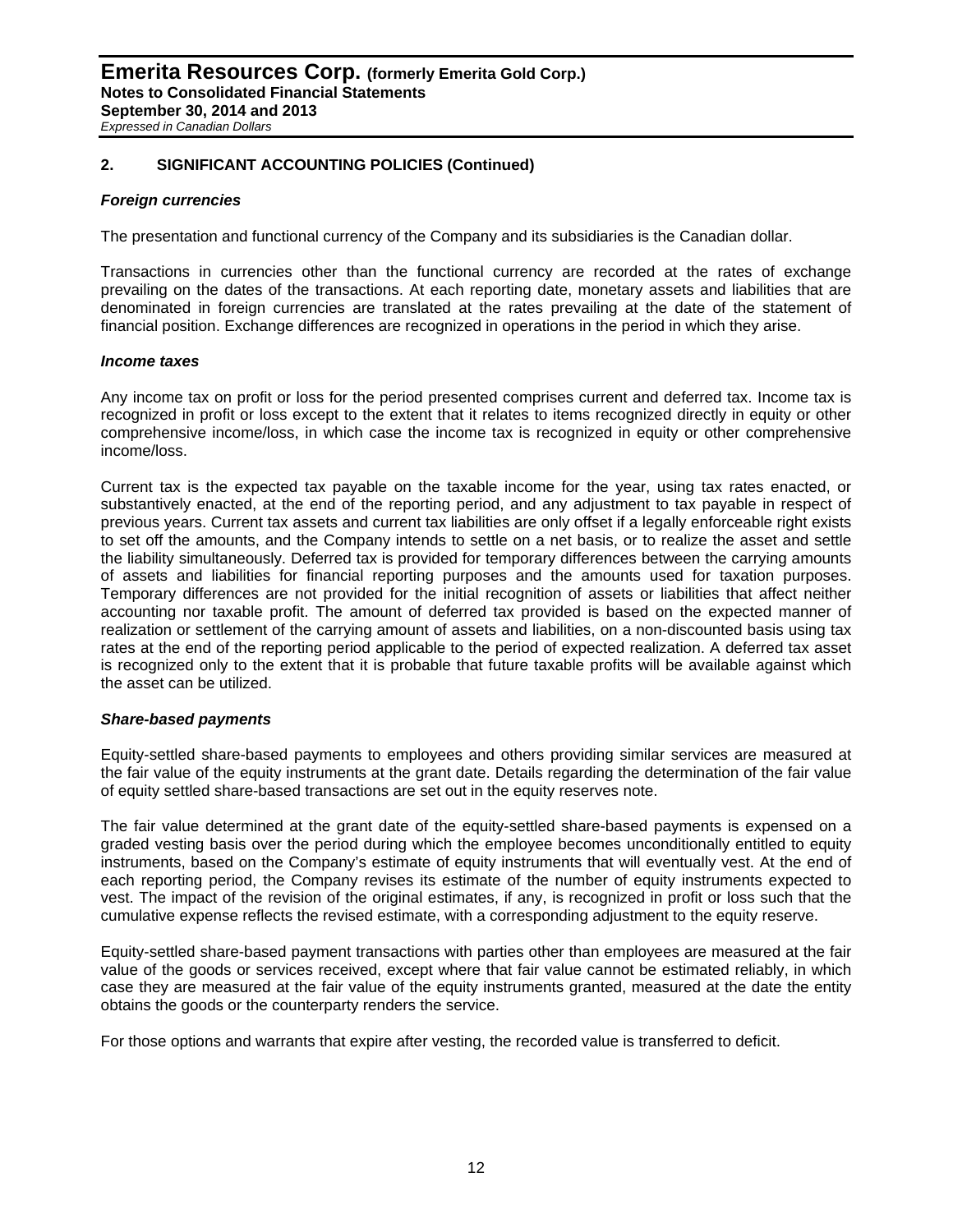#### *Loss per share*

The Company presents basic and diluted loss per share data for its common shares, calculated by dividing the loss attributable to common shareholders of the Company by the weighted average number of common shares outstanding during the period. The diluted loss per share calculation assumes that any proceeds from the exercise of dilutive stock options and warrants would be used to repurchase common shares at the average market price during the period, with the incremental number of shares being included in the denominator of the diluted loss per share calculation. Diluted loss per share does not adjust the loss attributable to common shareholders or the weighted average number of common shares outstanding when the effect is anti-dilutive. All of the Company's outstanding stock options and warrants were anti-dilutive for the years ended September 30, 2014 and 2013.

#### *Impairment of non-financial assets*

The carrying values of capitalized exploration and evaluation properties are assessed for impairment when indicators of such impairment exist. If any indication of impairment exists an estimate of the asset's recoverable amount is calculated. The recoverable amount is determined as the higher of the fair value less costs to sell for the asset and the asset's value in use.

Impairment is determined for an individual asset, unless the asset does not generate cash inflows that are largely independent of those from other assets or groups of assets. If this is the case, the individual assets of the Company are grouped together into cash generating units ("CGUs") for impairment purposes. Such CGUs represent the lowest level for which there are separately identifiable cash inflows that are largely independent of the cash flows from other assets or other groups of assets. This generally results in the Company evaluating its non-financial assets on a geographical basis.

If the carrying amount of the asset exceeds its recoverable amount, the asset is impaired and an impairment loss is charged to loss so as to reduce the carrying amount to its recoverable amount.

A previously recognized impairment loss is reversed only if there has been a change in the estimates used to determine the asset's recoverable amount since the last impairment loss was recognized. If this is the case, the carrying amount of the asset is increased to its recoverable amount. The increased amount cannot exceed the carrying amount that would have been determined, net of depreciation/amortization, had no impairment loss been recognized for the asset in prior years. Such reversal is recognized in loss.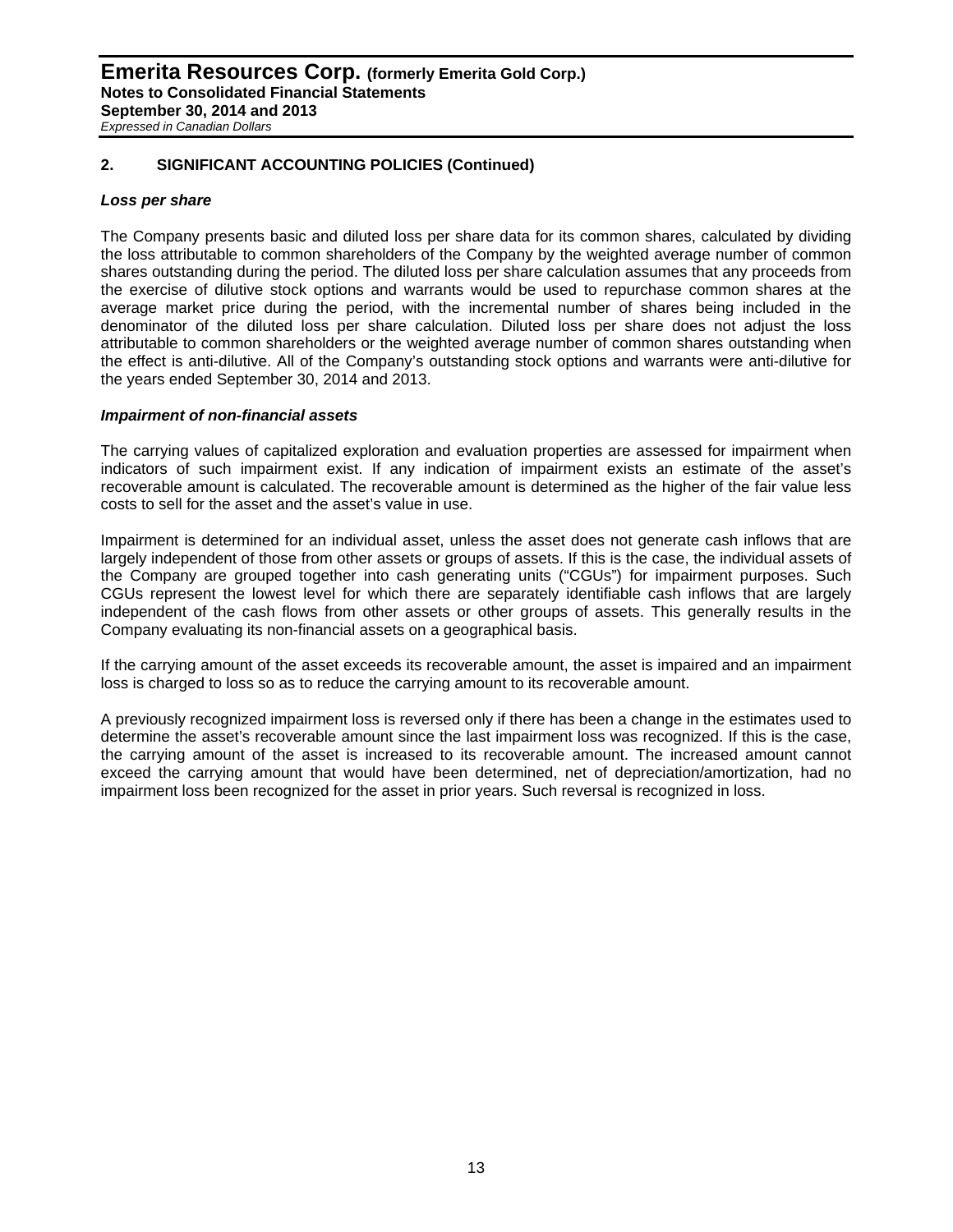#### *Rehabilitation provision*

The Company records the present value of estimated costs of legal and constructive obligations required to restore operating locations in the period in which the obligation is incurred. The nature of these restoration activities includes dismantling and removing structures, rehabilitating mines and tailings dams, dismantling operating facilities, closure of plant and waste sites, and restoration, reclamation and re-vegetation of affected areas.

The obligation generally arises when the asset is installed or the ground / environment is disturbed at the production location. When the liability is initially recognized, the present value of the estimated cost is capitalized by increasing the carrying amount of the related mining assets to the extent that it was incurred prior to the production of related ore. Over time, the discounted liability is increased for the change in present value based on the discount rates that reflect current market assessments and the risks specific to the liability. The periodic unwinding of the discount is recognized in operations as a finance cost. Additional disturbances or changes in rehabilitation costs will be recognized as additions or charges to the corresponding assets and rehabilitation liability when they occur. For closed sites, changes to estimated costs are recognized immediately in loss.

The Company does not currently have any such significant legal or constructive obligations and therefore, no rehabilitation provision has been recorded as at September 30, 2014 or 2013.

#### *Changes in Accounting Policies*

The Company has adopted the following new standards, along with any consequential amendments, effective October 1, 2013. These changes were made in accordance with the applicable transitional provisions.

IFRS 7 — Financial Instruments: Disclosures ("IFRS 7") was amended by the IASB in December 2011 to amend the disclosure requirements in IFRS 7 to require information about all recognised financial instruments that are offset in accordance with paragraph 42 of IAS 32 Financial Instruments: Presentation. The amendments also require disclosure of information about recognised financial instruments subject to enforceable master netting arrangements and similar agreements even if they are not set off under IAS 32. The adoption of this standard did not result in any changes to the Company's disclosure of its financial instruments.

IFRS 10 – Consolidated Financial Statements ("IFRS 10") was issued by the IASB in May 2011 and will replace IAS 27 Consolidated and Separate Financial Statements and SIC 12 Consolidation – Special Purpose Entities. IFRS 10 is a new standard which identifies the concept of control as the determining factor in assessing whether an entity should be included in the consolidated financial statements of the parent company. Control is comprised of three elements: power over an investee; exposure, or rights, to variable returns from involvement with the investee; and the ability to use power over the investee to affect returns. The adoption of this standard did not result in any changes in the consolidation status of the Company's subsidiaries.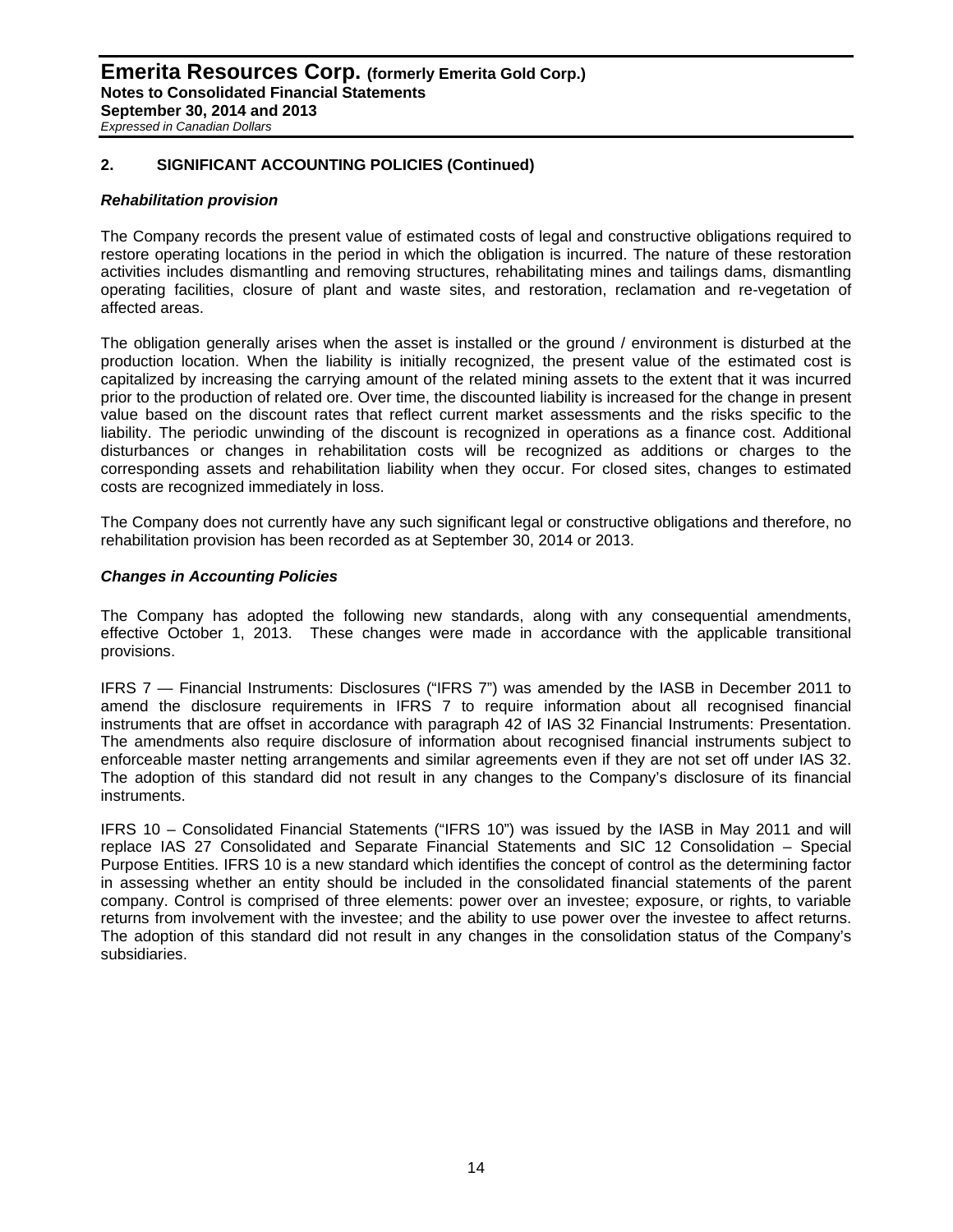#### *Changes in Accounting Policies* **(Continued)**

IFRS 11 – Joint Arrangements ("IFRS 11") was issued by the IASB in May 2011 and will replace IAS 31 Interest in Joint Ventures and SIC 13 Jointly Controlled Entities – Non-Monetary Contributions by Venturers. IFRS 11 is a new standard which focuses on classifying joint arrangements by their rights and obligations rather than their legal form. Entities are classified into two groups: joint operations and joint ventures. A joint operation exists when the parties have rights to the assets and obligations for the liabilities of a joint arrangement. A joint venture exists when the parties have rights to the net assets of a joint arrangement. Assets, liabilities, revenues and expenses in a joint operation are accounted for in accordance with the arrangement. Joint ventures are accounted for using the equity method. The adoption of this standard did not result in any changes to the Company's consolidated financial statements.

IFRS 12 – Disclosure of Interests in Other Entities ("IFRS 12") was issued by the IASB in May 2011. IFRS 12 is a new standard which provides disclosure requirements for entities reporting interests in other entities, including joint arrangements, special purpose vehicles and off balance sheet vehicles. The adoption of this standard did not result in any changes to the Company's disclosure requirements for interests in other entities.

IAS 28 - Investments in Associates and Joint Ventures ("IAS 28") was issued by the IASB in May 2011 and supersedes IAS 28 Investments in Associates and prescribes the accounting for investments in associates and sets out the requirements for the application of the equity method when accounting for investments in associates and joint ventures. IAS 28 defines significant influence as the power to participate in the financial and operating policy decisions of the investee but is not control or joint control of those policies. IAS 28 also provides guidance on how the equity method of accounting is to be applied and also prescribes how investments in associates and joint ventures should be tested for impairment. The adoption of this standard did not result in any changes to the Company's consolidated financial statements.

#### *Future accounting changes*

Certain new standards, interpretations, amendments and improvements to existing standards were issued by the IASB or IFRIC that are mandatory for fiscal years of the Company beginning January 1, 2014 or later. Updates that are not applicable or are not consequential to the Company have been excluded thereof. The Company has not yet determined the impact of the followings on its consolidated financial statements.

IFRS 9 – Financial Instruments ("IFRS 9") was issued by the IASB in November 2009 with additions in October 2010 and May 2013 and will replace IAS 39 Financial Instruments: Recognition and Measurement ("IAS 39"). IFRS 9 uses a single approach to determine whether a financial asset is measured at amortized cost or fair value, replacing the multiple rules in IAS 39. The approach in IFRS 9 is based on how an entity manages its financial instruments in the context of its business model and the contractual cash flow characteristics of the financial assets. Most of the requirements in IAS 39 for classification and measurement of financial liabilities were carried forward unchanged to IFRS 9, except that an entity choosing to measure a financial liability at fair value will present the portion of any change in its fair value due to changes in the entity's own credit risk in other comprehensive income, rather than within profit or loss. The new standard also requires a single impairment method to be used, replacing the multiple impairment methods in IAS 39. IFRS 9 is effective for annual periods beginning on or after January 1, 2018. Earlier adoption is permitted.

IFRS 11 - Joint Arrangements ("IFRS 11") was amended in May 2014 to require business combination accounting to be applied to acquisitions of interests in a joint operation that constitute a business. The amendments are effective for annual periods beginning on or after January 1, 2016. Earlier adoption permitted.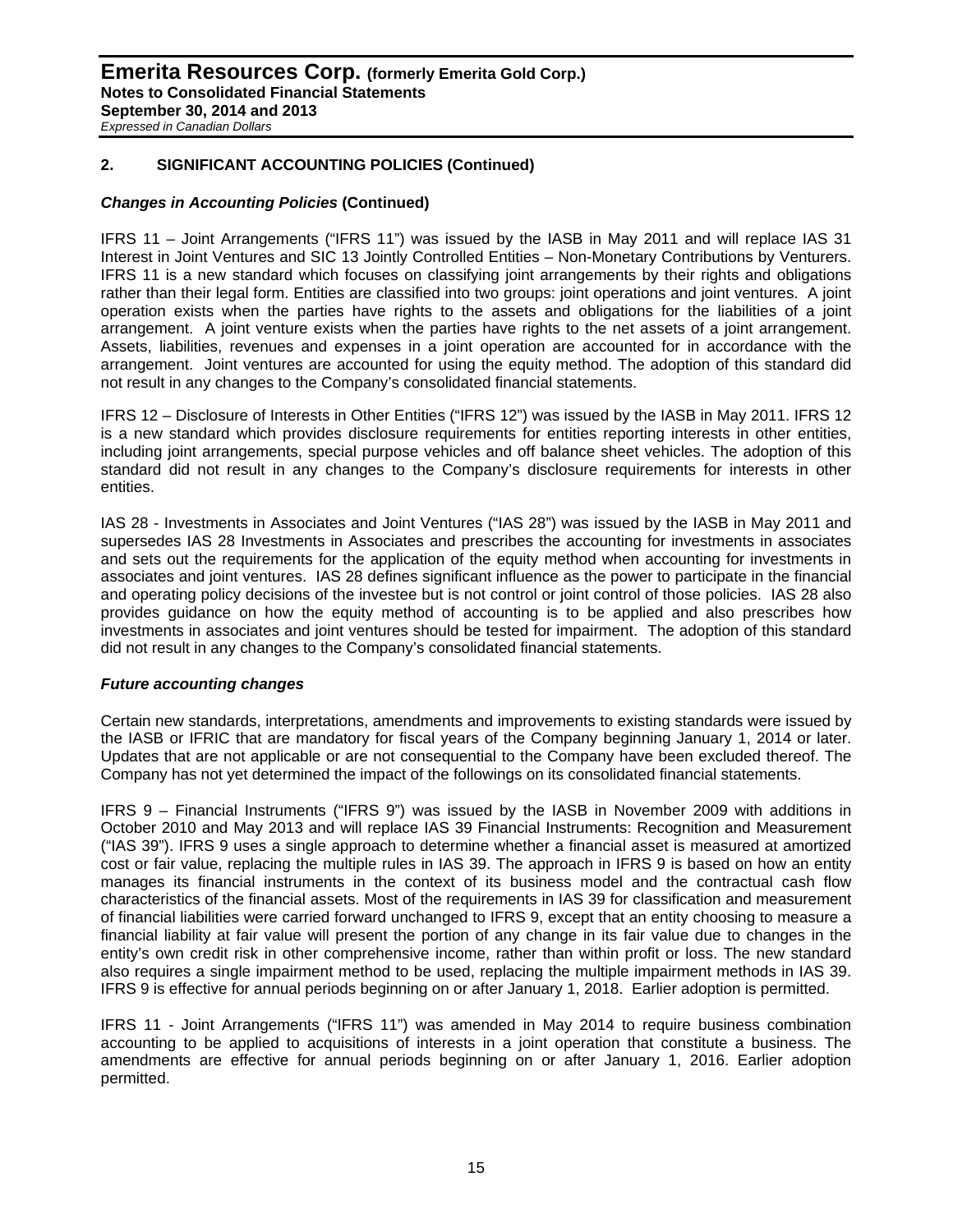#### *Future accounting changes* **(Continued)**

IAS 32 – Financial Instruments: Presentation ("IAS 32") was amended by the IASB in December 2011 to clarify certain aspects of the requirements on offsetting. The amendments focus on the criterion that an entity currently has a legally enforceable right to set off the recognized amounts and the criterion that an entity intends either to settle on a net basis, or to realize the asset and settle the liability simultaneously. The amendments to IAS 32 are effective for annual periods beginning on or after January 1, 2014.

IAS 36 – Impairments of Assets ("IAS 36") was amended by the IASB in May 2013 to clarify the requirements to disclose the recoverable amounts of impaired assets and require additional disclosures about the measurement of impaired assets when the recoverable amount is based on fair value less costs of disposal, including the discount rate when a present value technique is used to measure the recoverable amount. The amendments to IAS 36 are effective for annual periods beginning on or after January 1, 2014.

## **3. REVERSE TAKE OVER TRANSACTION ("RTO")**

On January 8, 2013, the Company completed its Qualifying Transaction through the closing of a share exchange agreement dated August 30, 2012 (and subsequently amended October 31, 2012) (the "Agreement"), with 2244182 Ontario Inc. ('2244182"), and all of the shareholders of 2244182 (the "2244182 Shareholders"). Under the terms of the Agreement, the Company acquired all of the issued and outstanding shares of 2244182 from the 2244182 Shareholders in exchange for the issuance of an aggregate of 12,553,450 common shares in the capital of the Company (each, a "Share"). 2244182 held all of the issued and outstanding shares of Emerita Espana (formerly Lorica Gold), and subsequently amalgamated with the Company. In connection with the Qualifying Transaction, the Company completed a non-brokered private placement financing (the "Financing") of an aggregate of 17,647,500 subscription receipts (each, a "Subscription Receipt") at a price of \$0.17 per Subscription Receipt for total gross proceeds of \$3,000,075. The Financing closed in two tranches on November 15, 2012 and November 22, 2012, respectively. The Company paid to certain finders an aggregate of \$13,372 in fees and issued 78,073 finder's warrants, each of which is exercisable into one Share at a price of \$0.20 per Share until one year from the dates of closing of the respective tranches. The fair value of the finder warrants was estimated to be \$3,904 using the Black-Scholes option pricing model with estimated expected volatility of 100%; risk-free interest rate of 1.09%; expected life of 0.85 and 0.87 years respectively; and expected dividend yield of 0%. Upon issuance of the Final Exchange Bulletin approving the Qualifying Transaction, each Subscription Receipt was automatically converted into one Share, for no additional consideration.

Pursuant to a sponsorship agreement (the "Sponsorship Agreement") dated January 7, 2013, the Company engaged Leede Financial Markets Inc. ("Leede") to act as sponsor in connection with the Qualifying Transaction. The Company paid a total of \$46,141 to Leede for its sponsorship fee and applicable expenses, and issued Leede 200,000 warrants (the "Sponsor Warrants"), each of which is exercisable into one Share at a price of \$0.20 per Share for a period of twenty-four months from the completion of the Qualifying Transaction. The fair value of the sponsor warrants was estimated to be \$16,000 using the Black-Scholes option pricing model with an estimated expected volatility of 100%; risk-free interest rate of 1.17%; expected life of 2 years; and expected dividend yield of 0%.

Upon the completion of the Qualifying Transaction, an aggregate of 35,312,079 common shares were issued and outstanding, of which 12,553,450 common shares were issued to 2244182 Shareholders, and 17,647,500 shares issued upon the exercise of the Company's Subscription Receipts. The Shares of the Company commenced trading on the TSX Venture Exchange on January 11, 2013 under the symbol EMO.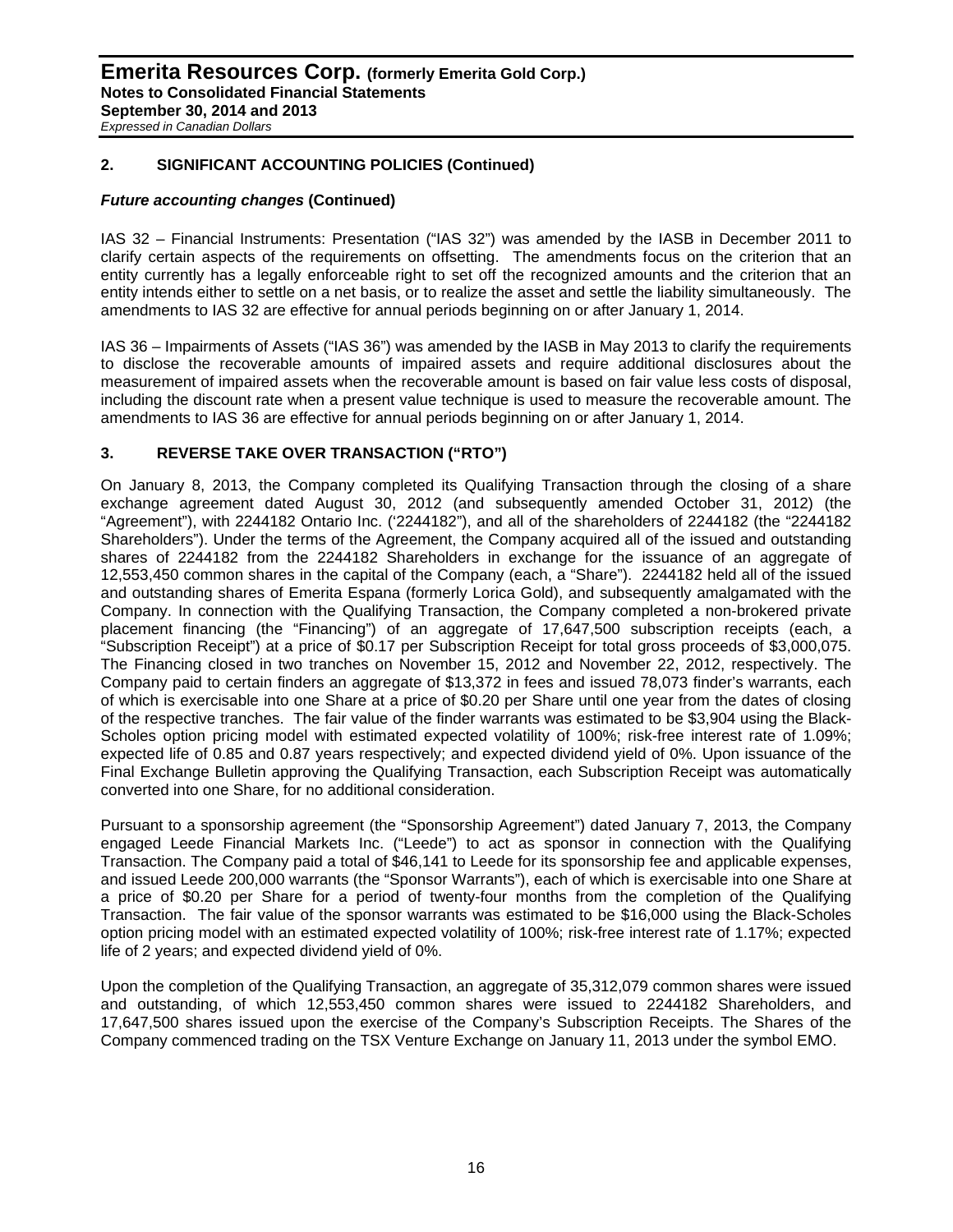## **3. REVERSE TAKE OVER TRANSACTION (Continued)**

The acquisition has been accounted for using the purchase method of accounting as a reverse acquisition, whereby for accounting purposes 2244182 acquired Emerita and these consolidated financial statements are a continuity of 2244182. The net assets and liabilities of Emerita as acquired were as follows:

| <b>Purchase Price Consideration Paid</b>                                                                                                 |                   |
|------------------------------------------------------------------------------------------------------------------------------------------|-------------------|
| Estimated fair value of Emerita common shares                                                                                            | \$<br>868,890     |
| Estimated fair value of Emerita share options                                                                                            | 60,000            |
|                                                                                                                                          | 928,890           |
| <b>Net Assets Acquired</b><br>Cash                                                                                                       | \$<br>237,473     |
| Amount receivable net of payable and accrued liabilities<br>Excess of purchase price over the estimated fair value of<br>assets acquired | 27.854<br>663,563 |
|                                                                                                                                          | 928.890           |

In addition, the Company incurred \$82,119 of professional fees and other regulatory costs in connection with the transaction.

## **RTO listing and transaction expenses**

| Excess of purchase price over fair value of assets acquired | 663.563 |
|-------------------------------------------------------------|---------|
| Professional fees and other regulatory costs                | 82.119  |
|                                                             | 745.682 |

## **4. EQUIPMENT**

|                                                   | Office Equipment         | Office Furniture         | Software                 | Vehicle                  | Total  |
|---------------------------------------------------|--------------------------|--------------------------|--------------------------|--------------------------|--------|
| Cost as at September 1, 2013                      | $\overline{\phantom{a}}$ | $\overline{\phantom{a}}$ | $\overline{\phantom{a}}$ | $\overline{\phantom{a}}$ |        |
| Additions                                         | 16,737                   | 18,253                   | 1,881                    | 13,762                   | 50,633 |
| Cost as at September 1, 2014                      | 16,737                   | 18,253                   | 1,881                    | 13,762                   | 50,633 |
|                                                   |                          |                          |                          |                          |        |
| Accumulated amortization as at September 30, 2013 |                          | $\overline{\phantom{a}}$ |                          | $\overline{\phantom{a}}$ |        |
| Charge for the year                               | 6.197                    | 2.770                    | 578                      | 2.751                    | 12,296 |
| Accumulated amortization as at September 30, 2014 | 6,197                    | 2,770                    | 578                      | 2,751                    | 12,296 |
|                                                   |                          |                          |                          |                          |        |
| Net book value as at September 30, 2013           |                          | $\overline{\phantom{a}}$ | $\overline{\phantom{a}}$ | $\overline{\phantom{a}}$ |        |
| Net book value as at September 30, 2014           | 10,540                   | 15.483                   | 1.303                    | 11.011                   | 38,337 |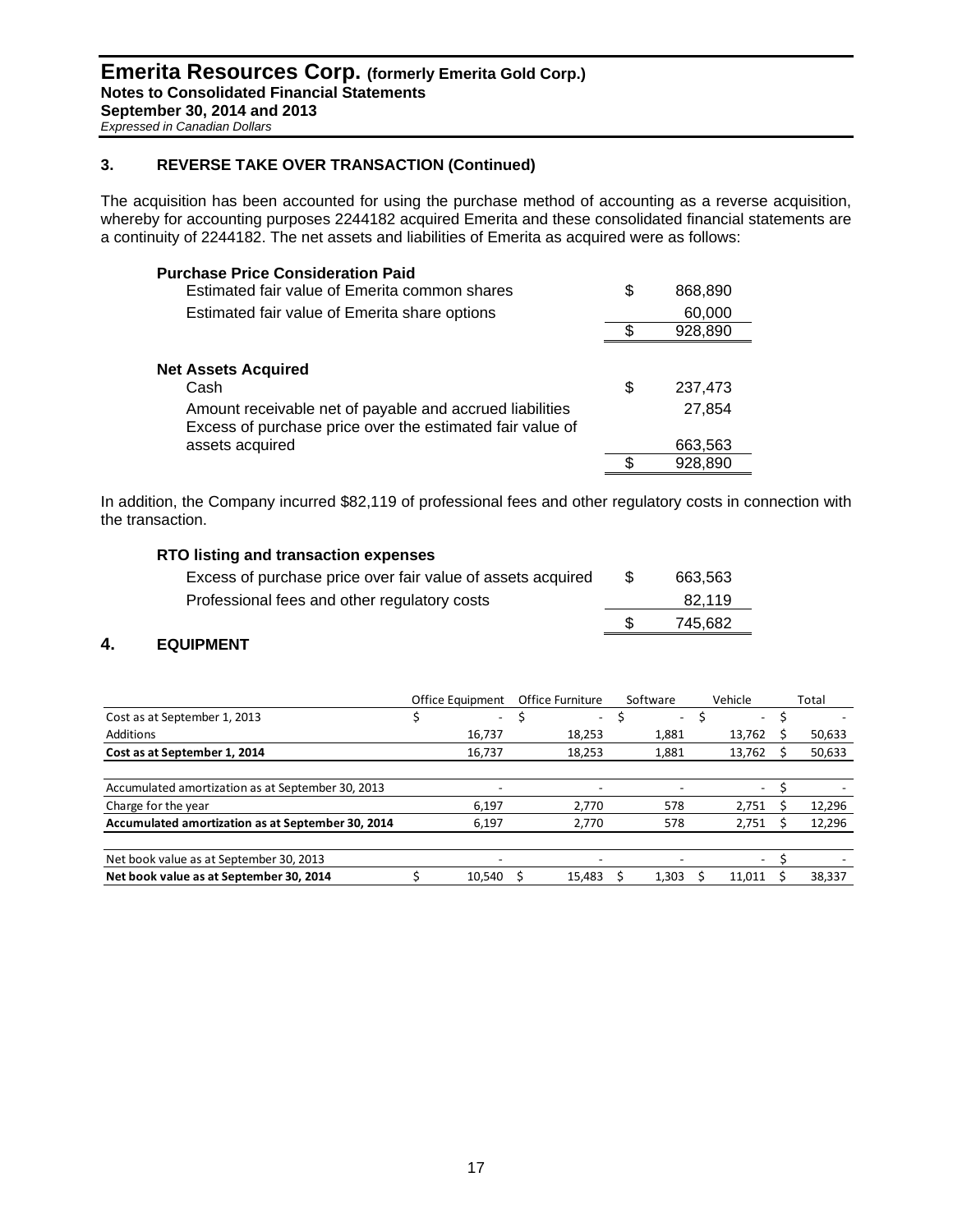*Expressed in Canadian Dollars* 

## **5. EXPLORATION AND EVALUATION PROPERTIES**

|                                                | <b>Las Morras</b> | Peña Encina     | <b>Los Vieros</b> | Sierra Alta     |           |
|------------------------------------------------|-------------------|-----------------|-------------------|-----------------|-----------|
|                                                | <b>Property</b>   | <b>Property</b> | <b>Property</b>   | <b>Property</b> | Total     |
|                                                | S                 | S               | S                 | 5               |           |
| Balance, September 30, 2013                    | 710,140           | 24,384          | 2,657             |                 | 737,181   |
| Cost incurred during the year:                 |                   |                 |                   |                 |           |
| Land management fees, taxes and permits        | 63,297            | 6,273           |                   |                 | 69,570    |
| Labour, contract geologists, prospectors       | 63,916            | 8,240           |                   |                 | 72,156    |
| Field expenses                                 | 4,410             | 554             |                   | 14,122          | 19,086    |
| Sample analysis                                | (6, 479)          |                 |                   |                 | (6, 479)  |
| <b>Technical reports</b>                       | 17,842            | 62,901          |                   |                 | 80,743    |
| Travel, meals and accommodations               | 4,824             | 702             |                   |                 | 5,526     |
| Overhead - Project office Sevilla              | 43,416            | 22,094          |                   | 5,469           | 70,979    |
| Property, plant and equipment reclassification | (33, 525)         | (14,082)        |                   |                 | (47, 607) |
| Write down                                     |                   |                 | (2,657)           | (19,591)        | (22, 248) |
| Balance, September 30, 2014                    | 867,841           | 111,066         |                   |                 | 978,907   |

|                                             | <b>Las Morras</b> | Peña Encina     | <b>Los Vieros</b> |         |
|---------------------------------------------|-------------------|-----------------|-------------------|---------|
|                                             | <b>Property</b>   | <b>Property</b> | <b>Property</b>   | Total   |
|                                             |                   |                 | 5                 | S       |
| Balance, September 30, 2012                 | 184,407           |                 |                   | 184,407 |
| Cost incurred during the year:              |                   |                 |                   |         |
| Land management fees, taxes and permits     | 37,107            |                 |                   | 37,107  |
| Labour, contract geologists and prospectors | 79,948            |                 |                   | 79,948  |
| Field expenses                              | 84,154            | 1,370           | 66                | 85,590  |
| Sample analysis                             | 33,679            |                 |                   | 33,679  |
| Mapping and surveying                       | 11,593            |                 |                   | 11,593  |
| Technical report                            | 5,332             | 12,175          |                   | 17,507  |
| Travel, meals and accommodations            | 42,114            | 1,141           | 1,348             | 44,603  |
| Trenching                                   | 26,095            |                 |                   | 26,095  |
| Vehicle and fuel                            | 24,173            |                 | 184               | 24,357  |
| Legal                                       | 12,636            |                 |                   | 12,636  |
| Overhead - Project office Sevilla           | 168,902           | 9,698           | 1,059             | 179,659 |
| Balance, September 30, 2013                 | 710,140           | 24,384          | 2,657             | 737,181 |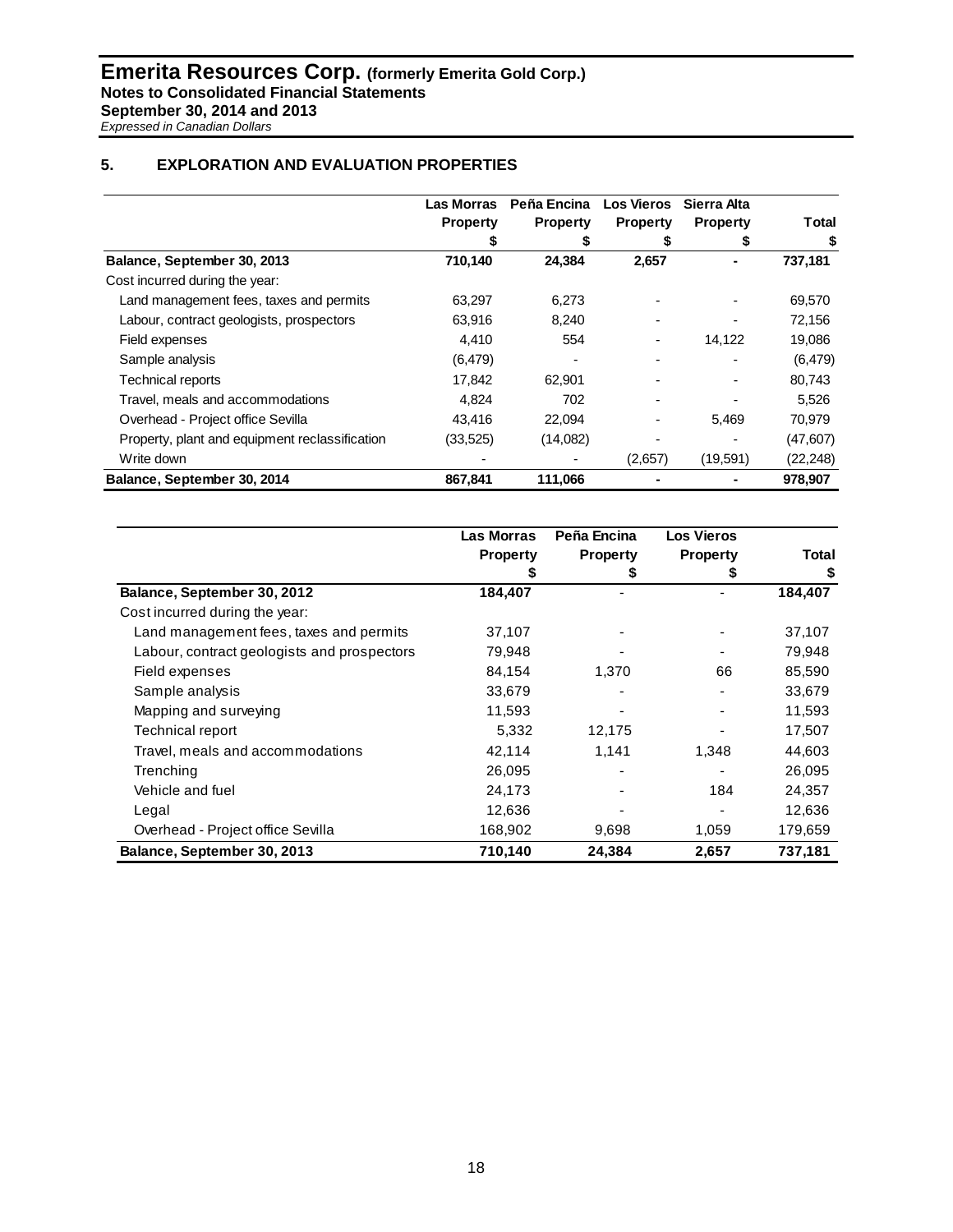## **5. EXPLORATION AND EVALUATION PROPERTIES (Continued)**

The Company has interests in three gold exploration properties. Among the three properties, two being Las Morras and Peña Encina are located in the Extremadura region, Spain, and one being Sierra Alta is located in the Asturias region in northwestern Spain. Each of the properties is comprised of exploration permits that were issued by the Extremadura regulatory authorities and the Asturias regulatory authorities respectively.

- The original permit for Las Morras Property is comprised of six original exploration permits. The permit for Las Morras will expire on April 17, 2015 but is renewable for an additional three year term. This Property is located in the eastern part of the Badajoz Province. On February 19, 2014, the Company received notice from the Extremadura Regional authorities that five additional permits in the Las Morras Project area in the Extremadura Region have been granted to the Company. Once final notice is published in the regional and national gazette, the Company will have three years in which to work the claims in the areas prior to applying for renewal. The additional permits cover areas of Matillas, La Macheula, El Alandre, Matajarda and Garbayuels.
- The Peña Encina Property is comprised of one exploration permit that will expire on April 18, 2015 but is renewable for an additional three year term. This Property is located in La Codesera District in Spain.
- The Sierra Alta property is comprised of one exploration permit which consists of 90 mining claims comprising 2,700 hectares in the Asturias region in northwestern Spain. At the time that the Company receives formal notice that the property has been granted, from that date the concession will have a three year term renewable for an additional three year term. As of September 30, 2014, the Company wrote off the property to \$Nil given the uncertainty of the future development as a result of the formal notice of grant being outstanding.
- The Los Vieros Property is comprised of three exploration permits that will expire on September 25, 2015, November 14, 2015 and November 15, 2015 respectively but are renewable for an additional three year term. The Project was determined to have limited potential based on initial field reviews and the Company intends to relinquish the licenses in favour of focusing on other projects.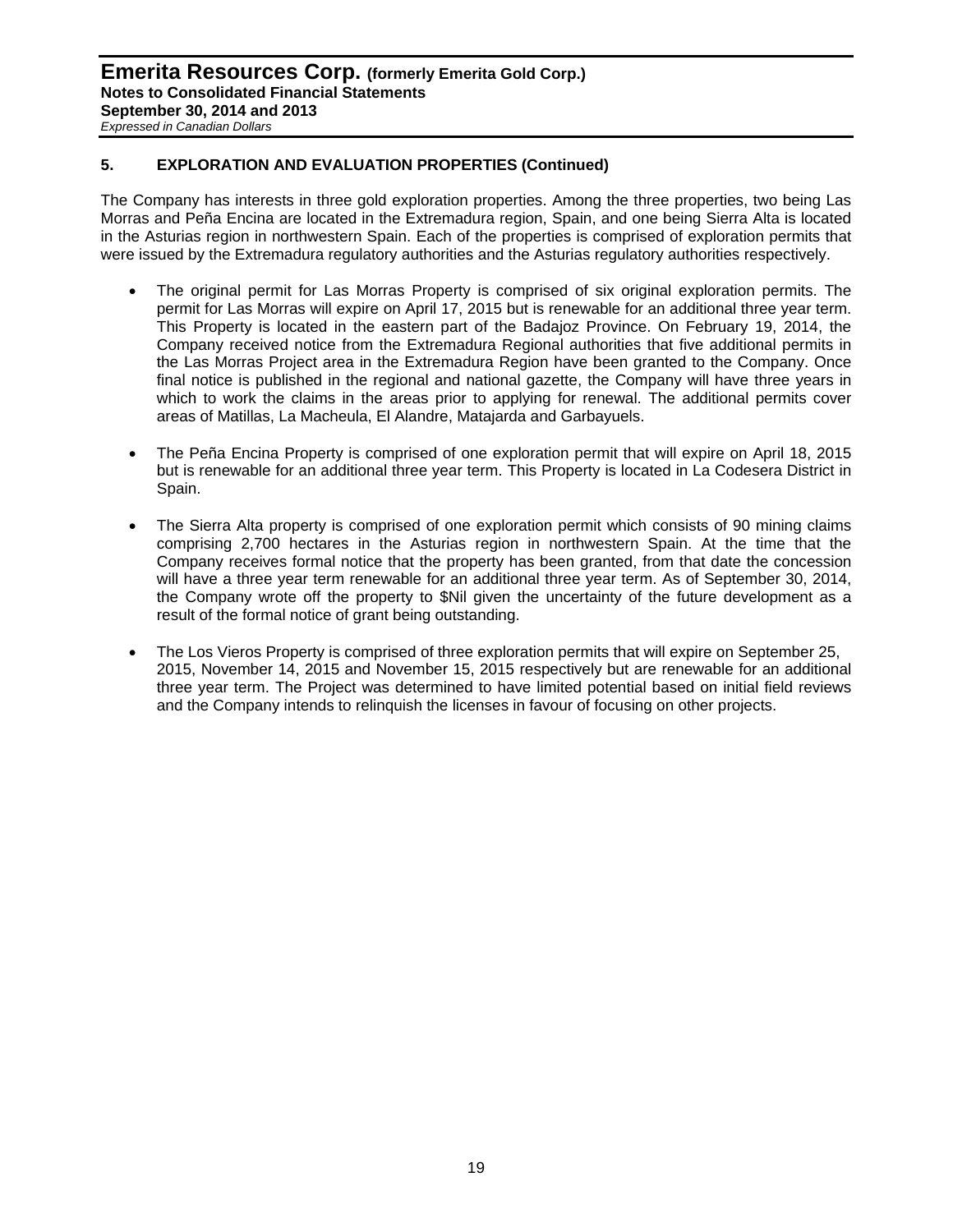## **6. COMMON SHARES**

#### **Authorized**

At September 30, 2014, the authorized share capital consisted of an unlimited number of common shares without par value.

#### **Common Shares Issued**

|                                                   | Number of shares |           |  |  |
|---------------------------------------------------|------------------|-----------|--|--|
|                                                   | shares           | Amount    |  |  |
| Balance, September 30, 2012                       | 12,553,450<br>\$ | 355.346   |  |  |
| Private placement, net of issuance costs (Note 3) | 17,647,500       | 2,982,799 |  |  |
| Shares issued for RTO transaction (Note 3)        | 5,111,129        | 868,890   |  |  |
| Shares issued from options exercised              | 500,000          | 50,000    |  |  |
| Fair value allocation from options exercised      |                  | 60,000    |  |  |
| Balance, September 30, 2013                       | 35,812,079<br>\$ | 4,317,035 |  |  |
| Private placement, net of issuance costs (i)      | 12,275,750       | 1,219,791 |  |  |
| Balance, September 30, 2014                       | 48,087,829<br>\$ | 5,536,826 |  |  |

(i) On August 19, 2014, the Company completed a non-brokered private placement financing by issuing 12,275,750 common shares at a price of \$0.10 per common share for gross proceeds of \$1,227,575.

#### **Escrow Shares**

The Company had 2,000,000 common shares that were issued and held into escrow immediately prior to completing the Qualifying Transaction, of which, 10% were released pro-rata to the holders of the escrowed shares upon the issuance of notice of final acceptance of the Qualifying Transaction by the TSX Venture Exchange, 15% were released on July 8, 2013, 15% were released on January 8, 2014, 15% were released on July 8, 2014 and 15% were released on January 8, 2015. The remainder of these escrow shares will be released in equal tranches of 15% every six months thereafter until the date that is 30 months following the date of issuance of the Final Exchange Bulletin. As of September 30, 2014, 900,000 common shares remained in escrow.

In connection with the Qualifying Transaction, 10,764,706 shares were deposited into escrow at closing (the "Value Escrow Shares"), of which 10% of the Value Escrow Shares were released upon the date of issuance of the Final Exchange Bulletin, 15% were released on July 8, 2013, 15% were released on January 8, 2014, 15% were released on July 8, 2014 and 15% were released on January 8, 2015. The remainder of the Value Escrow Shares will be released every 6 months until all Value Escrow Shares have been released (36 months following the date of issuance of the Final Exchange Bulletin). As of September 30, 2014, 4,844,117 shares remained in escrow.

These escrowed shares may not be transferred, assigned or otherwise dealt without the consent of the regulatory authorities.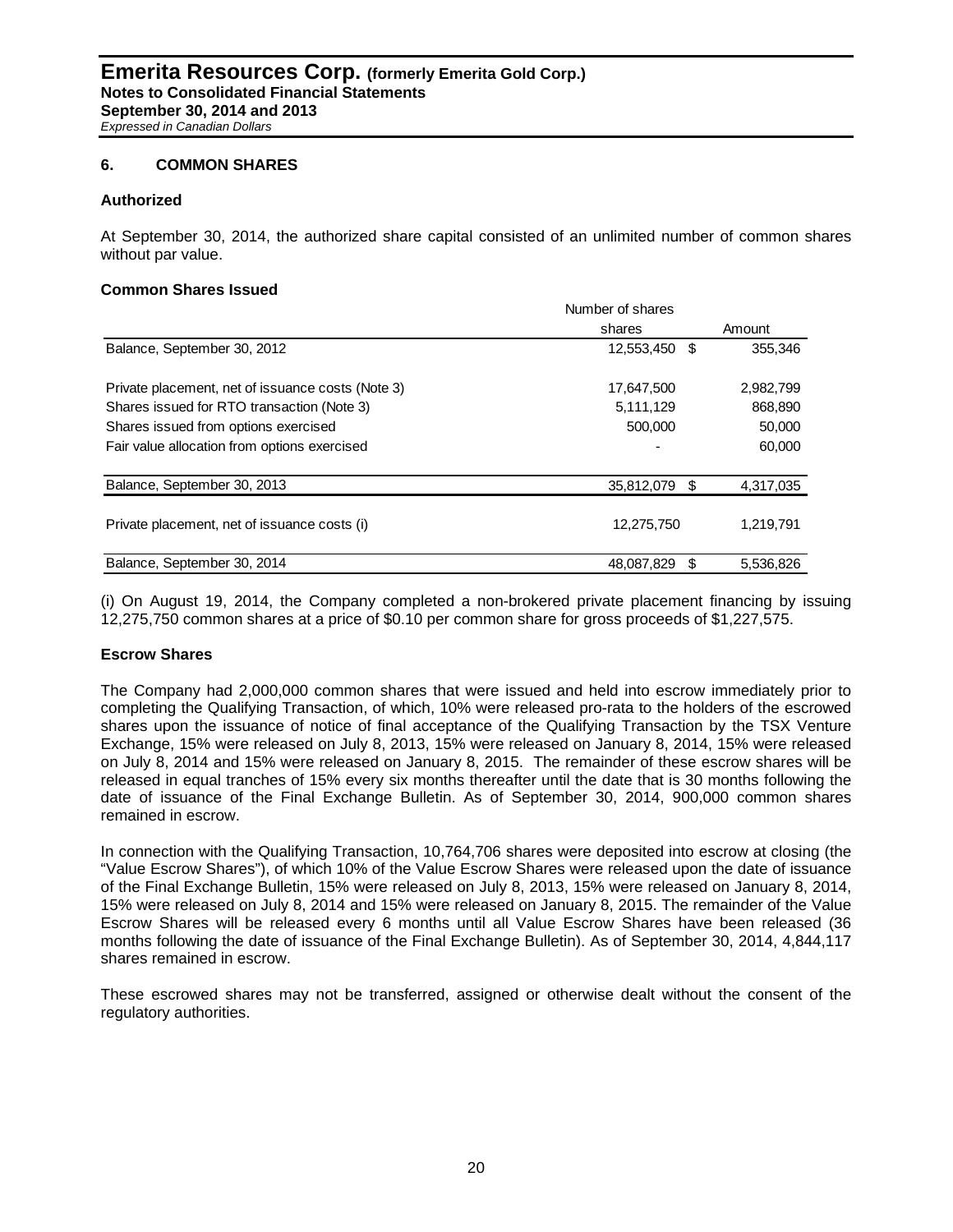## **7. EQUITY RESERVES**

## **Warrants**

The changes in warrants issued during the years ended September 30, 2014 and 2013 are as follows:

|                             |           |    | Weighted       |   | Value    |
|-----------------------------|-----------|----|----------------|---|----------|
|                             | Number of |    | average        |   | οf       |
|                             | warrants  |    | exercise price |   | warrants |
| Balance, September 30, 2012 | ٠         | S  | -              | S | -        |
| Granted (Note 3)            | 278,073   |    | 0.20           |   | 19,904   |
| Balance, September 30, 2013 | 278,073   | \$ | 0.20           | S | 19.904   |
| Expired                     | (78,073)  |    | 0.20           |   | (3,904)  |
| Balance, September 30, 2014 | 200,000   | S  | 0.20           | S | 16,000   |

The following summarizes the warrants outstanding as of September 30, 2014.

| Number      | Number      |               |               | Exercise | Estimated<br>grant date |            | Risk-free | Expected   | Expected |
|-------------|-------------|---------------|---------------|----------|-------------------------|------------|-----------|------------|----------|
| outstanding | exercisable | Grant         | Expiry        | price    | fair value              | Expected   | interest  | life (Yrs) | dividend |
| #           | #           | date          | date          | S        | \$                      | volatility | rate      | #          | yield    |
| 3,000,000   | 3.000.000   | $10 - Jan-13$ | $10 -$ Jan-16 | \$0.20   | 300,000                 | 100%       | 1.24%     | 3.00       | $0\%$    |
| 560,000     | 560,000     | 28-Aug-13     | 28-Aug-16     | \$0.10   | 17.069                  | 100%       | 1.32%     | 3.00       | $0\%$    |
| 3,560,000   | 3.560.000   |               |               |          | 317.069                 |            |           |            |          |

The weighted average remaining contractual life of the warrants as of September 30, 2014 is 0.28 years  $(2013 - 0.96 \text{ years}).$ 

## **Share-based payments**

The changes in stock options issued during the years ended September 30, 2014 and 2013 are as follows:

|                                          |           | Weighted       |    | Value    |
|------------------------------------------|-----------|----------------|----|----------|
|                                          | Number of | average        |    | οf       |
|                                          | options   | exercise price |    | options  |
| Balance, September 30, 2012              |           | \$             | S  |          |
| Options granted pursuant to RTO (Note 3) | 500,000   | 0.10           |    | 60,000   |
| Granted and vested                       | 3,560,000 | 0.18           |    | 314,069  |
| Exercised                                | (500,000) | (0.10)         |    | (60,000) |
| Balance, September 30, 2013              | 3,560,000 | 0.18<br>S      | \$ | 314,069  |
| Vested                                   |           |                |    | 3,000    |
| Balance, September 30, 2014              | 3,560,000 | \$<br>0.18     | S  | 317,069  |

Upon the completion of the Qualifying Transaction, the Company granted an aggregate of 3,000,000 incentive stock options to directors, officers and consultants of the Company. Each of these options is exercisable into one share for a period of three years at a price of \$0.20 per share. These options vest immediately. The fair value of the options was estimated to be \$300,000 using the Black-Scholes option pricing model with estimated expected volatility at 100%; risk-free interest rate at 1.24%; expected life at 3 years; and expected dividend yield at 0%.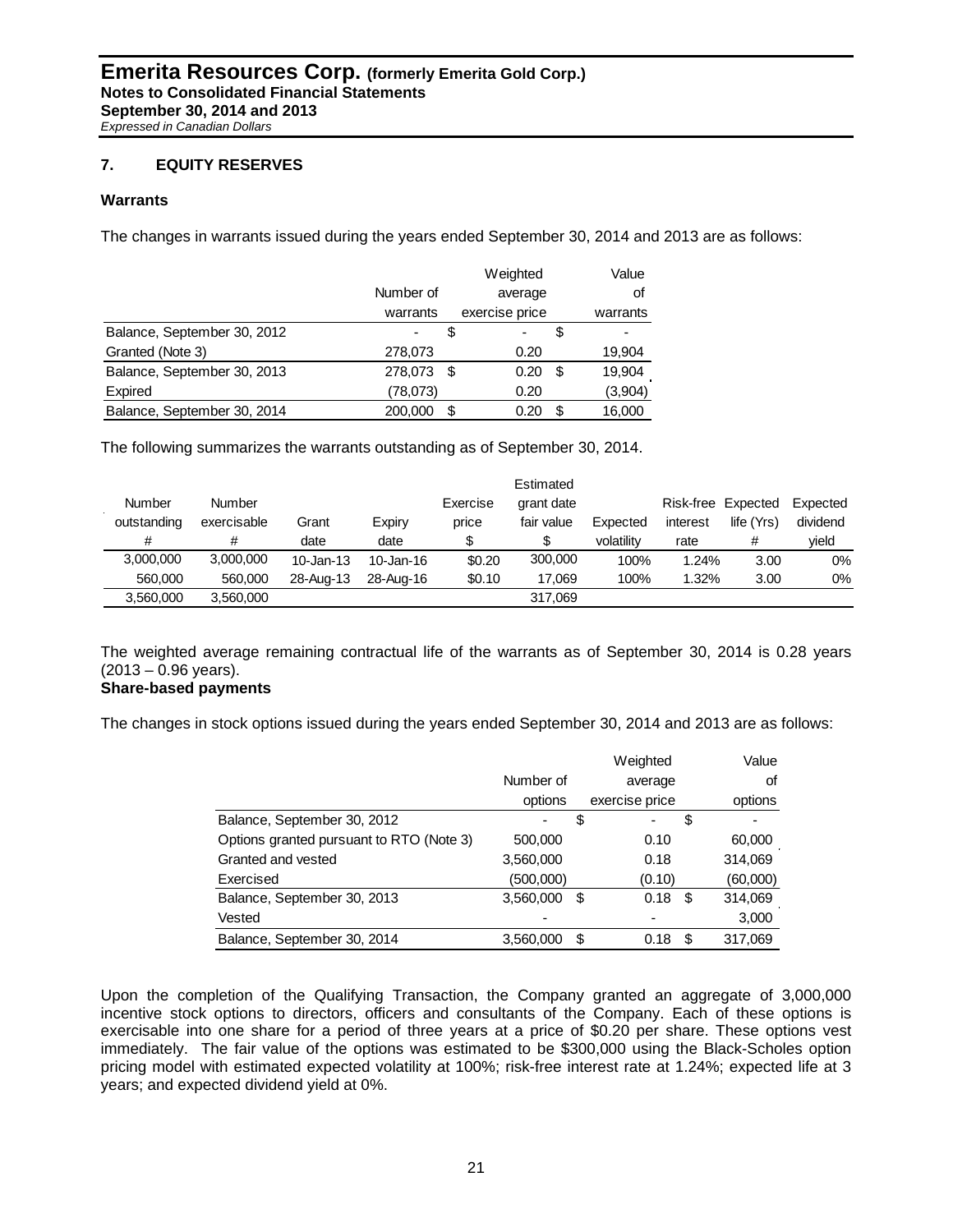## **7. EQUITY RESERVES (Continued)**

## **Share-based payments (Continued)**

On August 28, 2013, the Company granted an aggregate of 560,000 incentive stock options to directors and consultants of the Company. Each of these options is exercisable into one share for a period of three years at a price of \$0.10 per share. These options vest immediately with the exception of 100,000 stock options granted to a person providing investor relations services to the Company, which, in accordance with the policies of the TSX Venture Exchange, vest in 4 equal amounts on a quarterly basis over 12 months. The estimated fair value of these options was estimated to be \$17,069 using the Black-Scholes option pricing model with estimated expected volatility at 100%; risk-free interest rate at 1.32%; expected life at 3 years; and expected dividend yield at 0%.

The following summarizes the share-based payments arrangement outstanding as of September 30, 2014.

|             |             |               |               |          | Estimated  |            |           |            |          |
|-------------|-------------|---------------|---------------|----------|------------|------------|-----------|------------|----------|
| Number      | Number      |               |               | Exercise | grant date |            | Risk-free | Expected   | Expected |
| outstanding | exercisable | Grant         | Expiry        | price    | fair value | Expected   | interest  | life (Yrs) | dividend |
| #           | #           | date          | date          | \$       | \$         | volatility | rate      | #          | yield    |
| 3,000,000   | 3.000.000   | $10 - Jan-13$ | $10 -$ Jan-16 | \$0.20   | 300,000    | 100%       | 1.24%     | 3.00       | $0\%$    |
| 560,000     | 560,000     | 28-Aug-13     | 28-Aug-16     | \$0.10   | 17.069     | 100%       | 1.32%     | 3.00       | $0\%$    |
| 3,560,000   | 3,560,000   |               |               |          | 317.069    |            |           |            |          |

The weighted average remaining contractual life of the options as of September 30, 2014 is 1.38 years (2013 - 2.38 years).

## **8. CAPITAL MANAGEMENT**

The Company manages and adjusts its capital structure based on available funds in order to support the acquisition, exploration and development of exploration and evaluation properties. The Board does not establish quantitative return on capital criteria for management, but rather relies on the expertise of the Company's management to sustain future development of the business. The capital of the Company consists of common shares, warrants and options of the Company.

The properties in which the Company currently has an interest are in the exploration and evaluation stage; as such, the Company is dependent on external financing to fund its activities. In order to carry out planned exploration and evaluation and pay for administrative costs, the Company must raise additional amounts.

The Company may continue to assess new properties and may seek to acquire an interest in additional properties if it feels there is sufficient geologic or economic potential and if it has adequate financial resources to do so.

Management reviews its capital management approach on an ongoing basis and believes that this approach, given the relative size of the Company, is reasonable. There were no significant changes in the Company's approach to capital management during the years ended September 30, 2014 and 2013.

The Company and its subsidiaries are not currently subject to externally imposed capital requirements.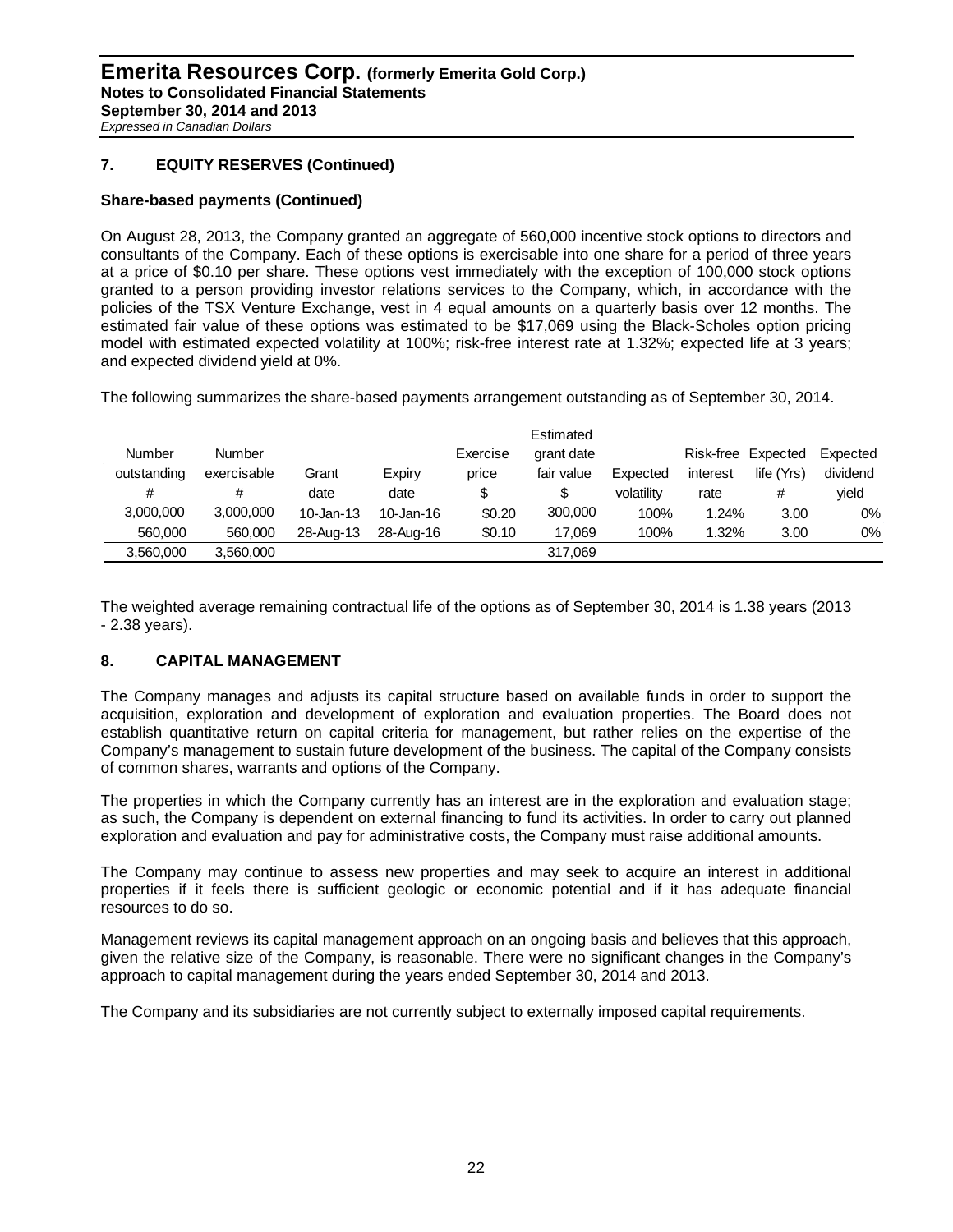#### **9. FINANCIAL INSTRUMENTS**

Financial instruments recorded at fair value on the statement of financial position are classified using a fair value hierarchy that reflects the significance of the inputs used in making the measurements. The fair value hierarchy has the following levels:

- a) Level 1 Unadjusted quoted prices in active markets for identical assets or liabilities;
- b) Level 2 Inputs other than quoted prices that are observable for assets or liabilities, either directly or indirectly; and
- c) Level 3 Inputs for assets and liabilities that are not based on observable market data.

The fair value hierarchy requires the use of observable market inputs whenever such inputs exist. A financial instrument is classified to the lowest level of the hierarchy for which a significant input has been considered in measuring fair value.

The Company's financial instruments include cash, and accounts payable and accrued liabilities. The carrying values of these financial instruments reported in the statement of financial position approximate their respective fair values due to the relatively short-term nature of these instruments.

As at September 30, 2014 and 2013, the Company had no instruments to classify in the fair value hierarchy.

The Company's risk exposures and the impact on the Company's financial instruments are summarized below:

(a) *Credit risk* 

Counterparty credit risk is the risk that the financial benefits of contracts with a specific counterparty will be lost if a counterparty defaults on its obligations under the contract. This includes any cash amounts owed to the Company by those counterparties, less any amounts owed to the counterparty by the Company where a legal right of set-off exists and also includes the fair values of contracts with individual counterparties which are recorded in the financial statements.

a. *Trade credit risk*

The Company is not exposed to significant trade credit risk.

b. *Cash*

In order to manage credit and liquidity risk the Company's policy is to invest only in highly rated investment grade instruments that have maturities of three months or less. Limits are also established based on the type of investment, the counterparty and the credit rating.

(b) *Currency risk* 

Currency risk is the risk that the fair value of, or future cash flows from, the Company's financial instruments will fluctuate because of changes in foreign exchange rates. The Company's foreign currency risk arises primarily with respect to the Euro from its property interests in Spain, US dollars and British Pound from operations. Fluctuations in the exchange rates between these currencies and the Canadian dollar could have a material effect on the Company's business, financial condition and results of operations. The Company does not engage in any hedging activity to mitigate this risk.

As at September 30, 2014 and 2013, the Company had the following financial instruments denominated in foreign currencies (expressed in Canadian dollars):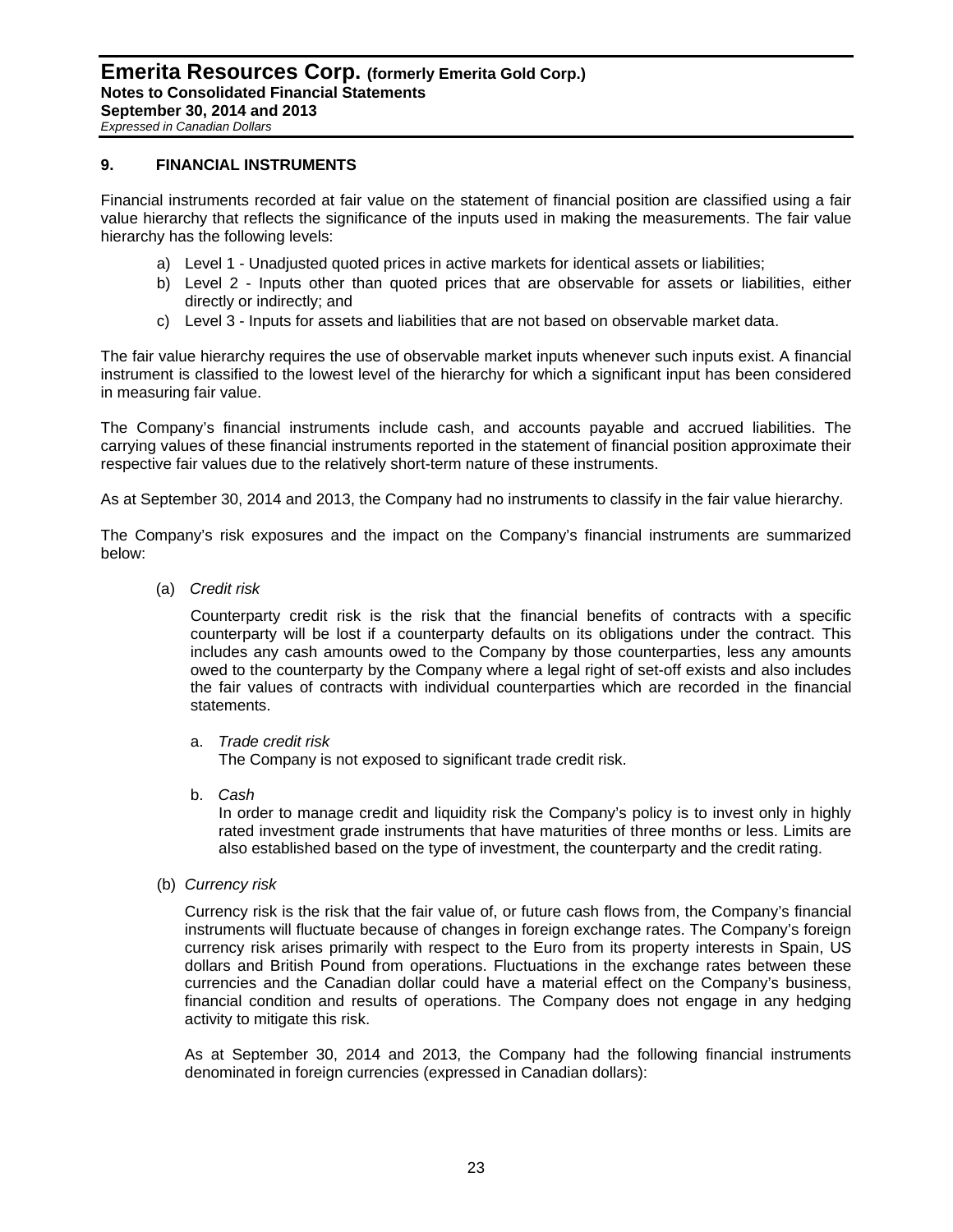## **9. FINANCIAL INSTRUMENTS (Continued)**

| September 30, 2014                       |  |            |  |            |  |                      |  |  |  |
|------------------------------------------|--|------------|--|------------|--|----------------------|--|--|--|
|                                          |  | Euro       |  | US dollars |  | <b>British Pound</b> |  |  |  |
| Cash                                     |  | 968,985 \$ |  | 2.065      |  |                      |  |  |  |
| Amounts receivable                       |  | 42,445     |  |            |  |                      |  |  |  |
| Accounts payable and accrued liabilities |  | (117, 712) |  | (19,600)   |  |                      |  |  |  |
|                                          |  | 893,718    |  | (17, 535)  |  |                      |  |  |  |

|                                          | September 30, 2013 |            |                      |
|------------------------------------------|--------------------|------------|----------------------|
|                                          | Euro               | US dollars | <b>British Pound</b> |
| Cash                                     | $41.442 \text{ }$  | 6.407      |                      |
| Amounts receivable                       | 50,070             |            |                      |
| Accounts payable and accrued liabilities | (73, 455)          | (18,030)   | (11, 181)            |
|                                          | 18,057 \$          | (11,623)   | (11, 181)            |

A 1% strengthening (weakening) of the Canadian dollar against the Euro, US dollar and British Pound would decrease (increase) net loss by approximately \$9,000 (2013 - \$180), \$170 (2013- \$116) and \$nil (2013- \$112), respectively.

(c) *Liquidity risk* 

Liquidity risk is the risk that an entity will encounter difficulty in meeting obligations associated with financial liabilities. The Company's approach to managing liquidity risk is to ensure that it will have sufficient liquidity to meet liabilities when due. As at September 30, 2014, the Company had a cash balance of \$1,024,697 (September 30, 2013 - \$1,712,915) to settle current liabilities of \$342,187 (September 30, 2013 - \$165,289).

(d) *Commodity / Equity price risk* 

The Company is exposed to price risk with respect to commodity and equity prices. Equity price risk is defined as the potential adverse impact on the Company's earnings due to movements in individual equity prices or general movements in the level of the stock market. Commodity price risk is defined as the potential adverse impact on earnings and economic value due to commodity price movements and volatilities. The Company closely monitors commodity prices, as it relates to gold, individual equity movements and the stock market to determine the appropriate course of action to be taken by the Company. Commodity price risk is remote as the Company is not a producing entity.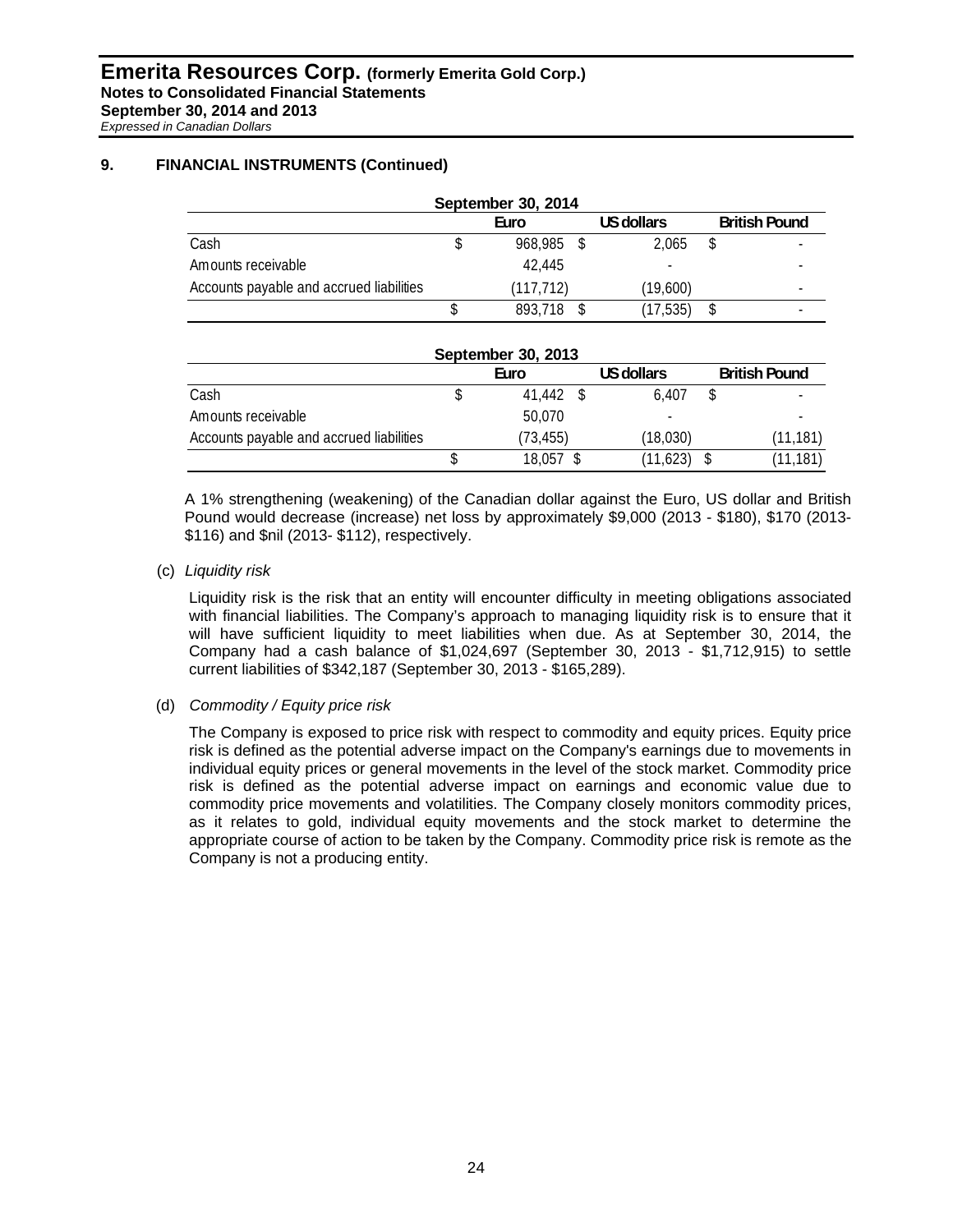#### **10. RELATED PARTY TRANSACTIONS**

During the years ended September 30, 2014 and 2013, the Company entered into the following transactions with related parties. The Company reimbursed the salary costs for the services of a field geologist employed by Coastal Gold Corp. The Company paid administration fees to Squall Capital Corp.

|                      |   | Purchases of goods and services |  |        |  |  |  |
|----------------------|---|---------------------------------|--|--------|--|--|--|
|                      |   | Years ended September 30        |  |        |  |  |  |
|                      |   | 2014                            |  | 2013   |  |  |  |
| Coastal Gold Corp.   | S |                                 |  | 14,505 |  |  |  |
| Squall Capital Corp. |   | ٠                               |  | 10,049 |  |  |  |
|                      |   |                                 |  | 24,554 |  |  |  |

Directors and officers of the Company, David Gower, Greg Duras and Josh Van Deurzen, are directors and officers of Coastal Gold Corp.

A director of the Company, Colin Watt, is a director of Squall Capital Corp.

The Company shares office space with other companies who may have common officers or directors. The costs associated with this space are administered by an unrelated company.

As at September 30, 2014, amounts of \$39,600 included in accounts payable and accrued liabilities were owed to directors and officers of the Company (2013 - \$36,565). The amounts outstanding on fees are unsecured, non-interest bearing, with no fixed terms of repayment.

#### *Compensation of key management personnel of the Company*

In accordance with IAS 24, key management personnel are those persons having authority and responsibility for planning, directing and controlling the activities of the Company directly or indirectly, including any directors (executive and non-executive) of the Company. During the years ended September 30, 2014 and 2013, the remuneration of directors and other members of key management personnel are as follows:

|                      |   | Years ended Sep 30, |      |         |  |  |  |  |
|----------------------|---|---------------------|------|---------|--|--|--|--|
|                      |   | 2014                |      | 2013    |  |  |  |  |
| Short-term benefits  | S | 497.163             | - \$ | 409.986 |  |  |  |  |
| Share-based payments |   | -                   |      | 246,000 |  |  |  |  |
|                      |   | 497,163             |      | 655,986 |  |  |  |  |

In connection with the August 19, 2014 placement (see Note 6(i)), officers and directors of the Company subscribed for 750,000 common shares of the Company for a total proceeds of \$75,000.

During the year ended September 30, 2013, 250,000 stock options were exercised by directors of the Company at \$0.10 per share.

In connection with the November 2012 private placement (see Note 3), officers and directors of the Company subscribed for 605,294 subscription receipts for total proceeds of \$102,900.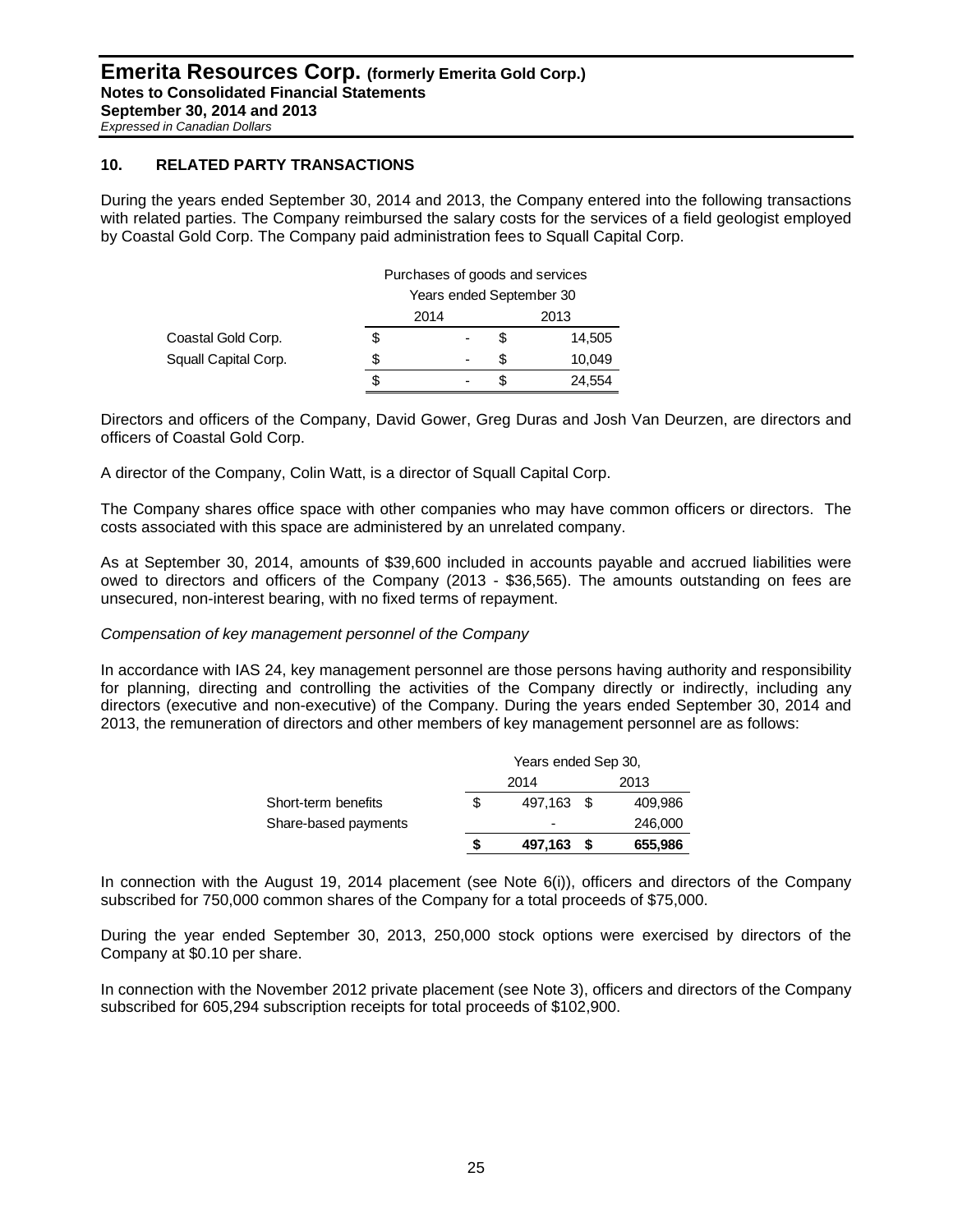## **11. INCOME TAXES**

Major items causing the Company's effective income tax rate to differ from the combined Canadian federal and provincial statutory rate of 26.50% (2013 – 26.50%) were as follows:

|                                                      | 2014        | 2013        |
|------------------------------------------------------|-------------|-------------|
|                                                      | \$          | S           |
| (Loss) before income taxes                           | (1,730,024) | (2,033,059) |
|                                                      |             |             |
| Expected income tax recovery based on statutory rate | (458,000)   | (539,000)   |
| Adjustment to expected income tax benefit:           |             |             |
| Share based payments                                 | 1,000       | 83,000      |
| Expenses not deductible for tax purposes             | 19,000      | 159,000     |
| Change in foreign exchange rates                     | (15,000)    | (4,000)     |
| Other                                                | (188,000)   | (38,000)    |
| Unrecognized deferred income tax benefits            | 641,000     | 339,000     |
|                                                      |             |             |
| Deferred income tax provision                        |             |             |

Deferred income tax assets have not been recognized in respect of the following deductible temporary differences:

|                                 | 2014      | 2013      |
|---------------------------------|-----------|-----------|
|                                 |           |           |
| Non-capital loss carry-forwards | 3,667,000 | 1,229,000 |
| Share issue costs               | 31,000    | 51,000    |
| Other                           | 141.000   | 141,000   |
|                                 |           |           |
| Total                           | 3,839,000 | 1,421,000 |
|                                 |           |           |

Non-capital losses of \$2,055,000 in Canada expire between 2029 and 2034. Non-capital losses of Euro 1,139,000 (\$1,612,000) in Spain expire between 2030 and 2032. The potential future benefit of these losses has not been recognized in the consolidated financial statements because it is not probable that future taxable profit will be available against which the Company can use the benefits.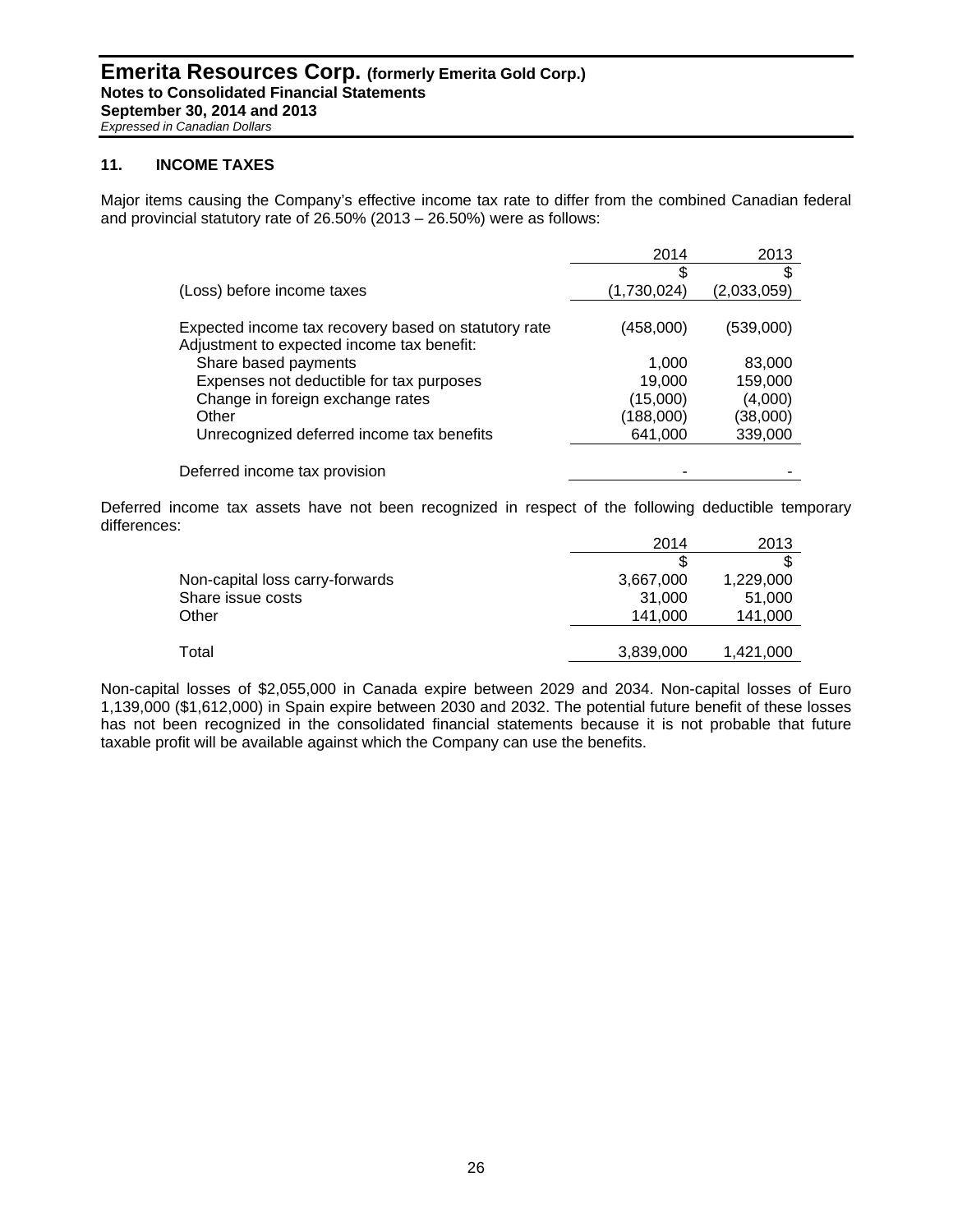## **12. SEGMENT INFORMATION**

The Company conducts its business as a single operating segment, being mineral exploration and evaluation in Spain. At September 30, 2014 and 2013, all exploration and evaluation assets were located in Spain. The following tables summarize the total assets and liabilities by geographic segment as at September 30, 2014 and September 30, 2013:

| September 30, 2014                       | <b>Spain</b>     | Canada       |      | Total     |
|------------------------------------------|------------------|--------------|------|-----------|
| Cash                                     | \$<br>968,985    | \$<br>55,712 | - \$ | 1,024,697 |
| Other current assets                     | 101,136          | 69,439       |      | 170,575   |
| Reclamation deposit                      | 26,183           |              |      | 26,183    |
| Property, plant and equipment            | 38.337           |              |      | 38,337    |
| Exploration and evaluation properties    | 978,907          |              |      | 978,907   |
| <b>Total Assets</b>                      | 2,113,548        | 125.151      | S    | 2,238,699 |
|                                          |                  |              |      |           |
| Accounts payable and accrued liabilities | \$<br>117,712 \$ | 224.475      | -S   | 342,187   |
| <b>Total liabilities</b>                 | \$<br>117.712    | 224,475      | S    | 342.187   |

| September 30, 2013                       | <b>Spain</b>  |      | Canada    |    | Total     |
|------------------------------------------|---------------|------|-----------|----|-----------|
| Cash and cash equivalents                | \$<br>48,682  | S    | 1,664,233 | S  | 1,712,915 |
| Other current assets                     | 55,541        |      | 40,278    |    | 95,819    |
| Reclamation deposit                      | 23.119        |      |           |    | 23,119    |
| Exploration and evaluation properties    | 737,181       |      |           |    | 737,181   |
| <b>Total Assets</b>                      | \$<br>864.523 |      | 1,704,511 | \$ | 2,569,034 |
| Accounts payable and accrued liabilities | \$<br>73,455  | - \$ | 91,834    | -S | 165,289   |
| <b>Total liabilities</b>                 | \$<br>73,455  | S    | 91,834    | S  | 165,289   |

The following tables summarize the loss by geographic segment for the years ended September 30, 2014 and 2013:

|                          | Canada                   | Total        |
|--------------------------|--------------------------|--------------|
| ٠                        |                          | (6,370)      |
| 646.152                  | 1.217                    | 647,369      |
| $\overline{\phantom{0}}$ | 1,058,385                | 1,058,385    |
| 30.640                   | $\overline{\phantom{0}}$ | 30,640       |
| 676.792                  | 1,053,232                | 1,730,024    |
|                          | <b>Spain</b>             | $(6,370)$ \$ |

| September 30, 2013                  | <b>Spain</b>             | Canada         | Total     |
|-------------------------------------|--------------------------|----------------|-----------|
| Interest income                     | \$<br>$(54)$ \$          | $(22, 240)$ \$ | (22, 294) |
| Project evalution expenses          | 173.867                  |                | 173,867   |
| General and administrative expenses | $\overline{\phantom{0}}$ | 1,876,662      | 1,876,662 |
| Foreign exchange loss               | 14.379                   | (9.555)        | 4,824     |
| <b>Loss</b>                         | 188.192                  | 1,844,867      | 2,033,059 |